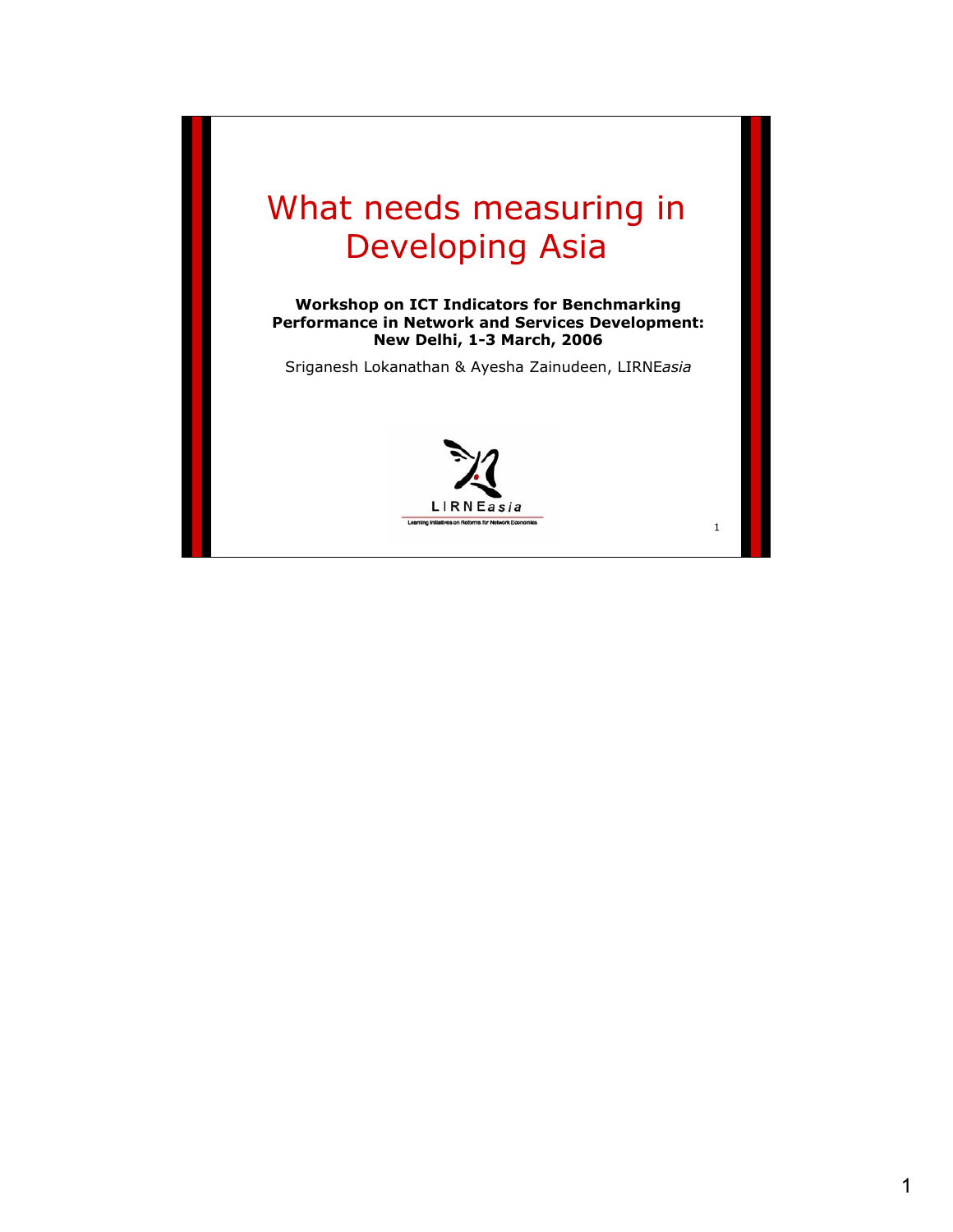

- Long-term: Establish a sustainable system for measuring and benchmarking ICT sector input and output indicators for South Asia that can be extended to developing Asia
- Short term (6-9mths): Prepare a comprehensive manual similar to EU manual defining standardized indicators and methodologies across South Asia.

**www.lirneasia.net**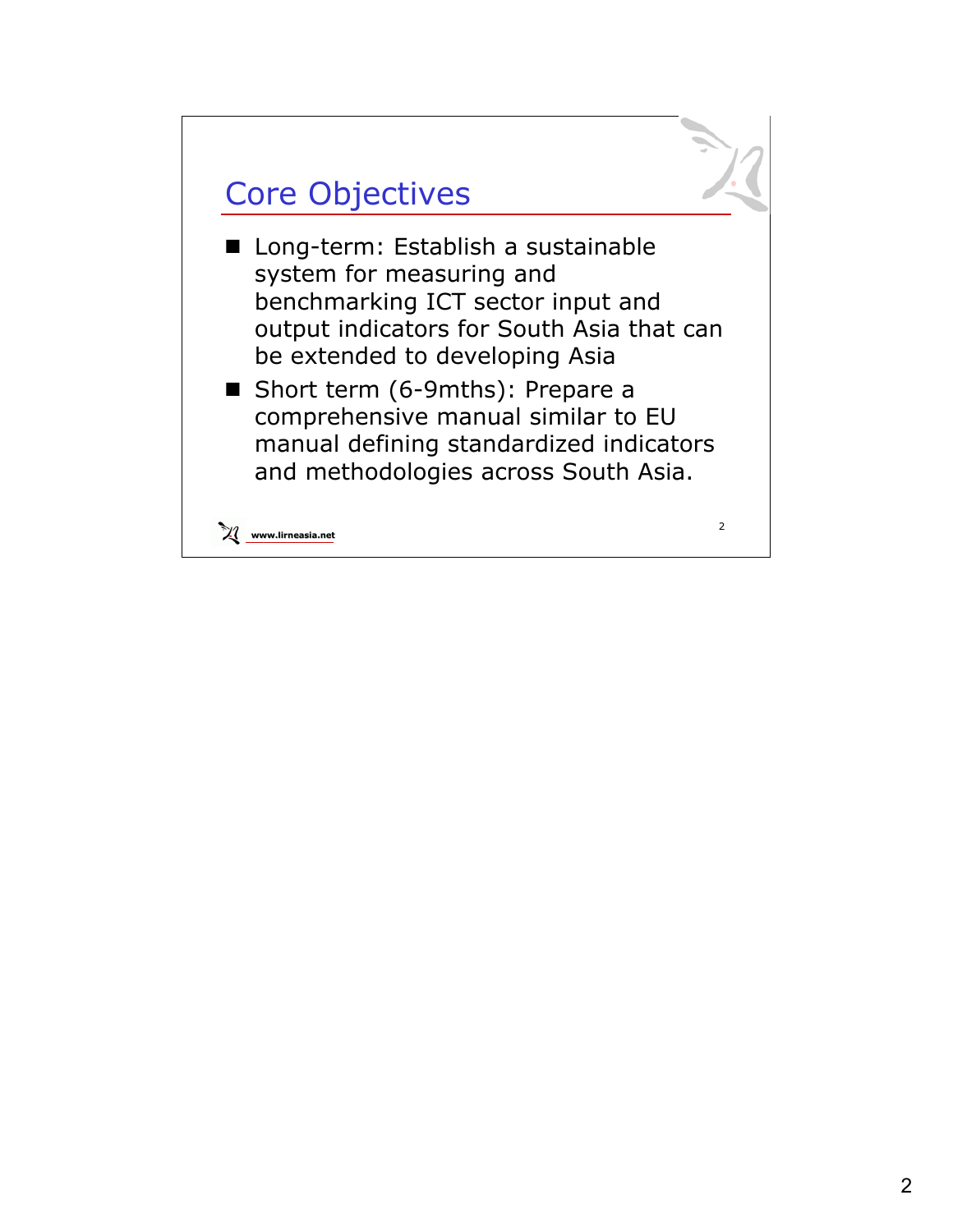

- Standardized definitions of indicators with relevant, standardized methodologies and collection periods (especially supply-side)
- Establish data sources for South Asia (i.e. produce a data source network map)
- Incorporate measures to gauge ICT valuechains (eg. ITES, Employment, Taxes)
- Creation of a centralized database for access for all.

**www.lirneasia.net**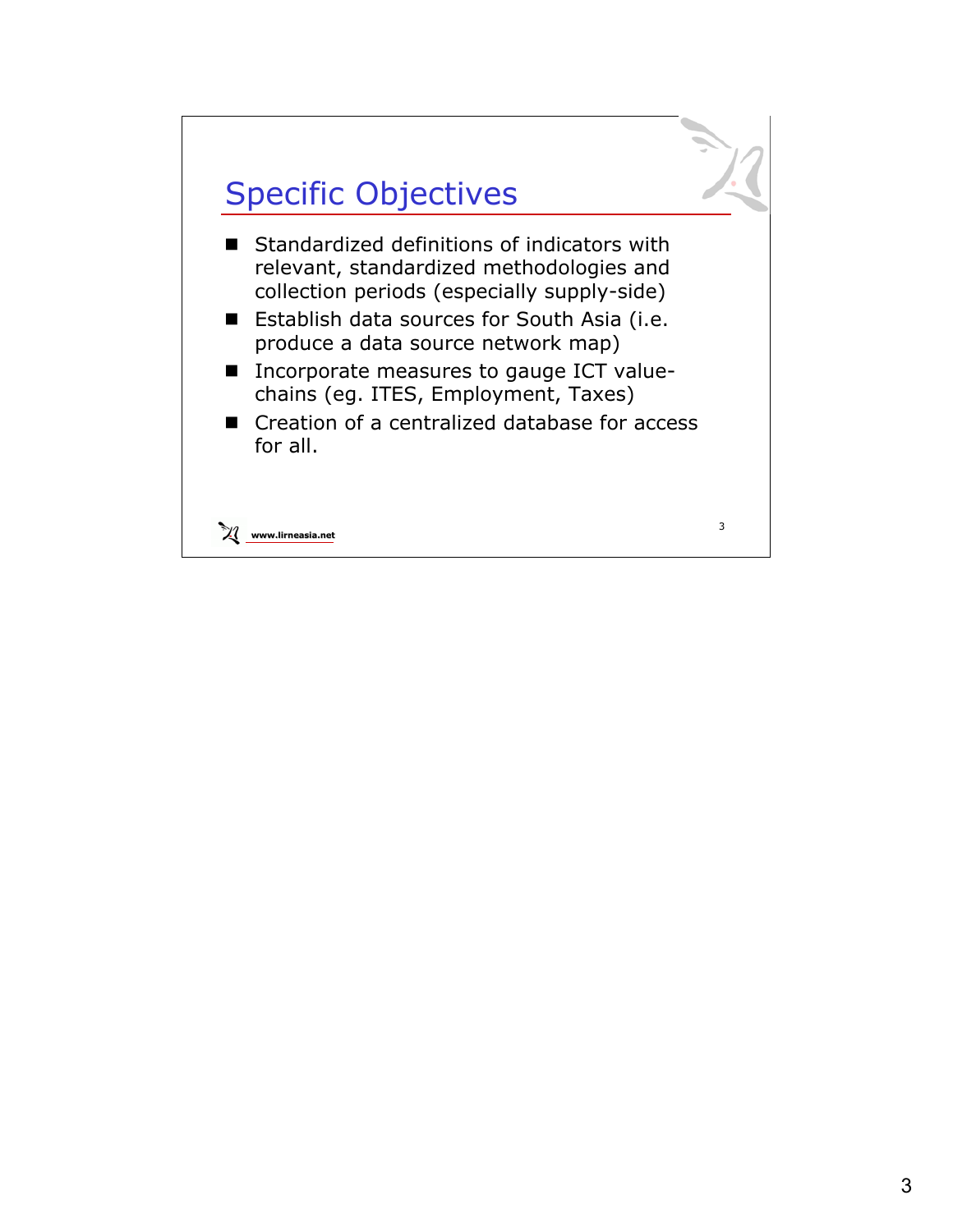## **Context**

- **Plethora of Indicators being used** without proper standardization
- **Pervasive and significant utilization and** impact of ICTs emphasizes need to have accurate and reliable indicators.
- For developing Asia, data collection needs to occur in a prioritized manner.



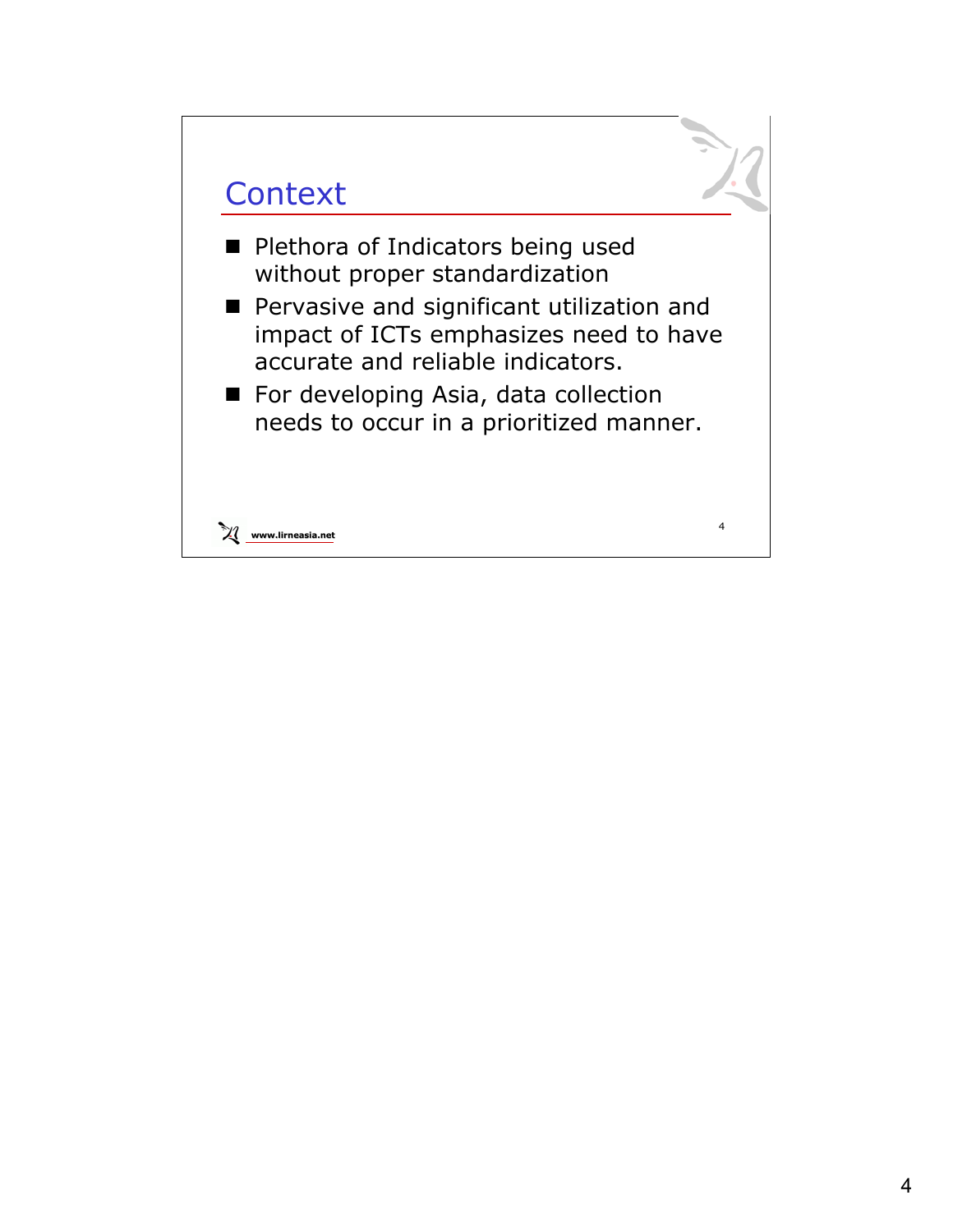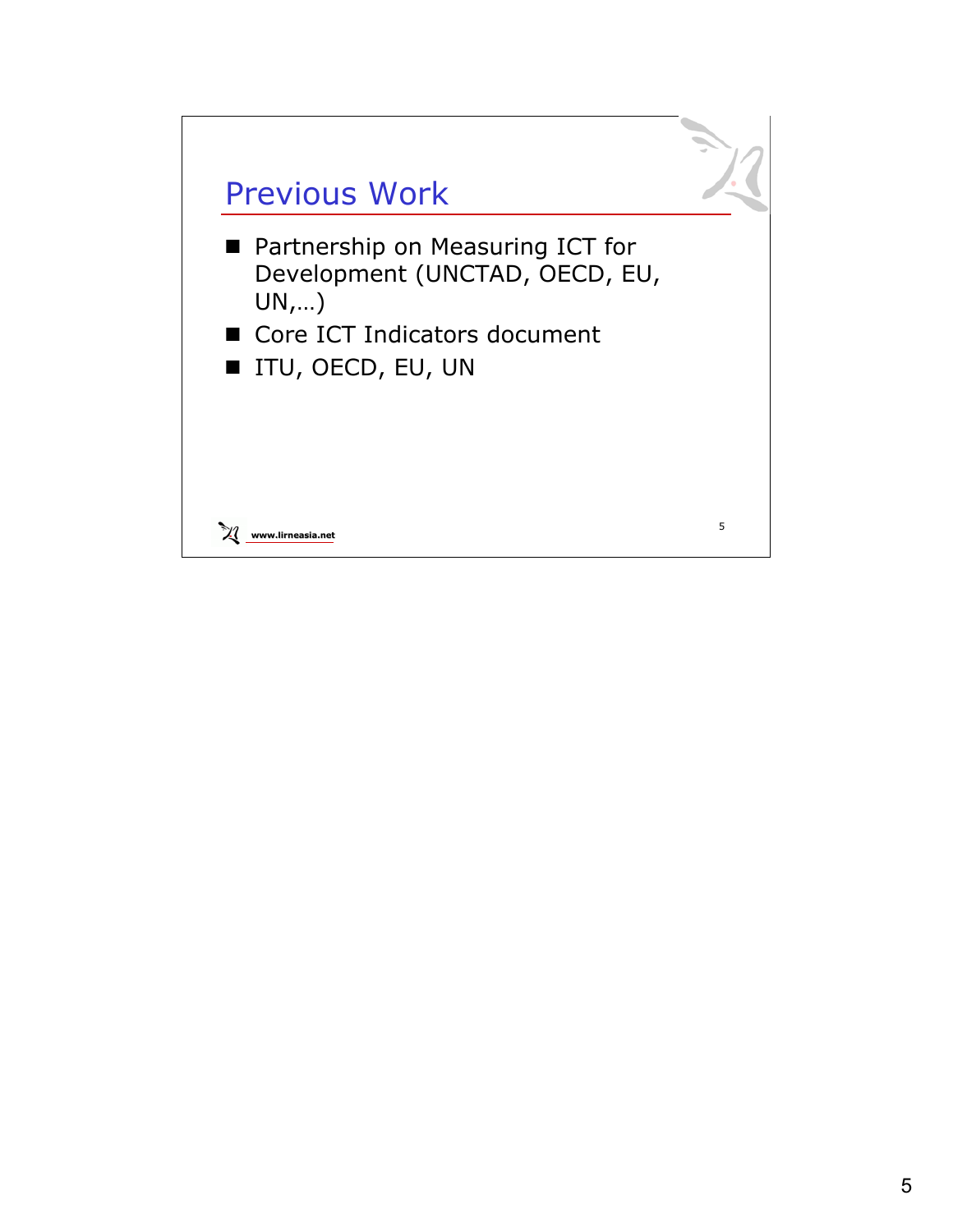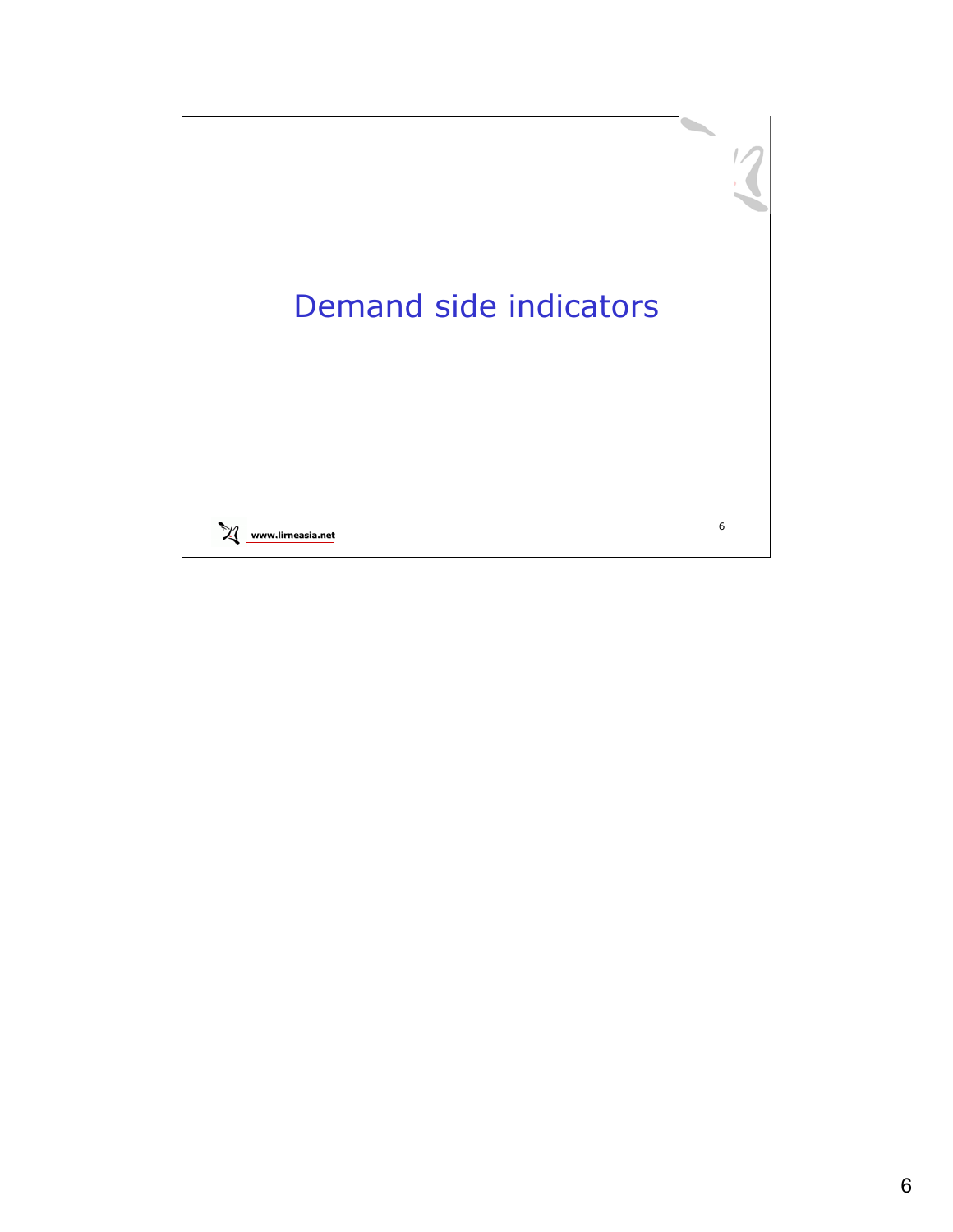

#### ---------------------------

some higher than income bracket we required, not speaking the language, refused to be interviewed, no body at home, not a household, no adult in the house, not in the age group, someone in the household works in a ad agency/ research/ media, participated in a survey in the last 6 months, SEC higher, no number for the house, couldn't find the household with the number, no one at home.

All these entries what field team came across when following the KISH grid.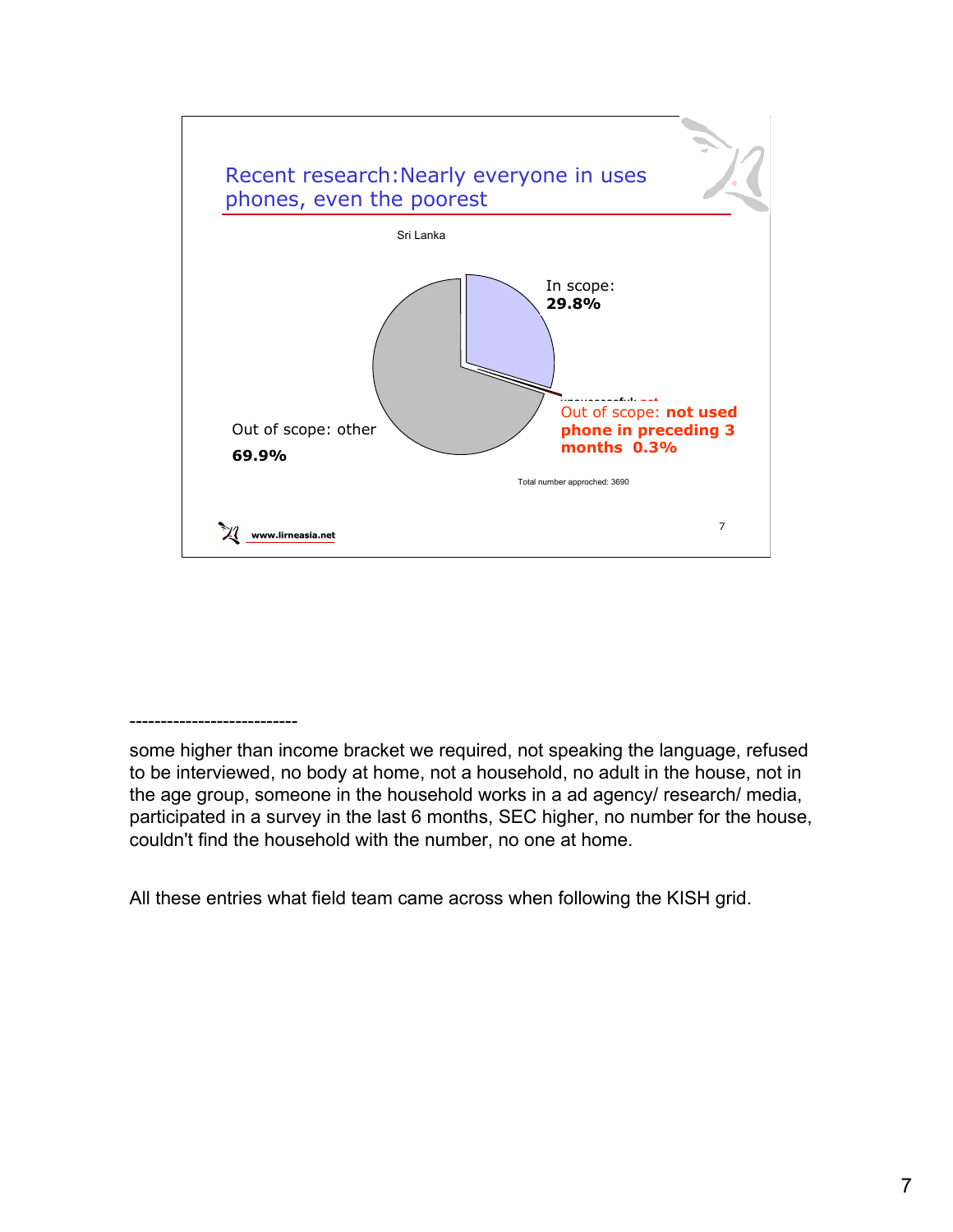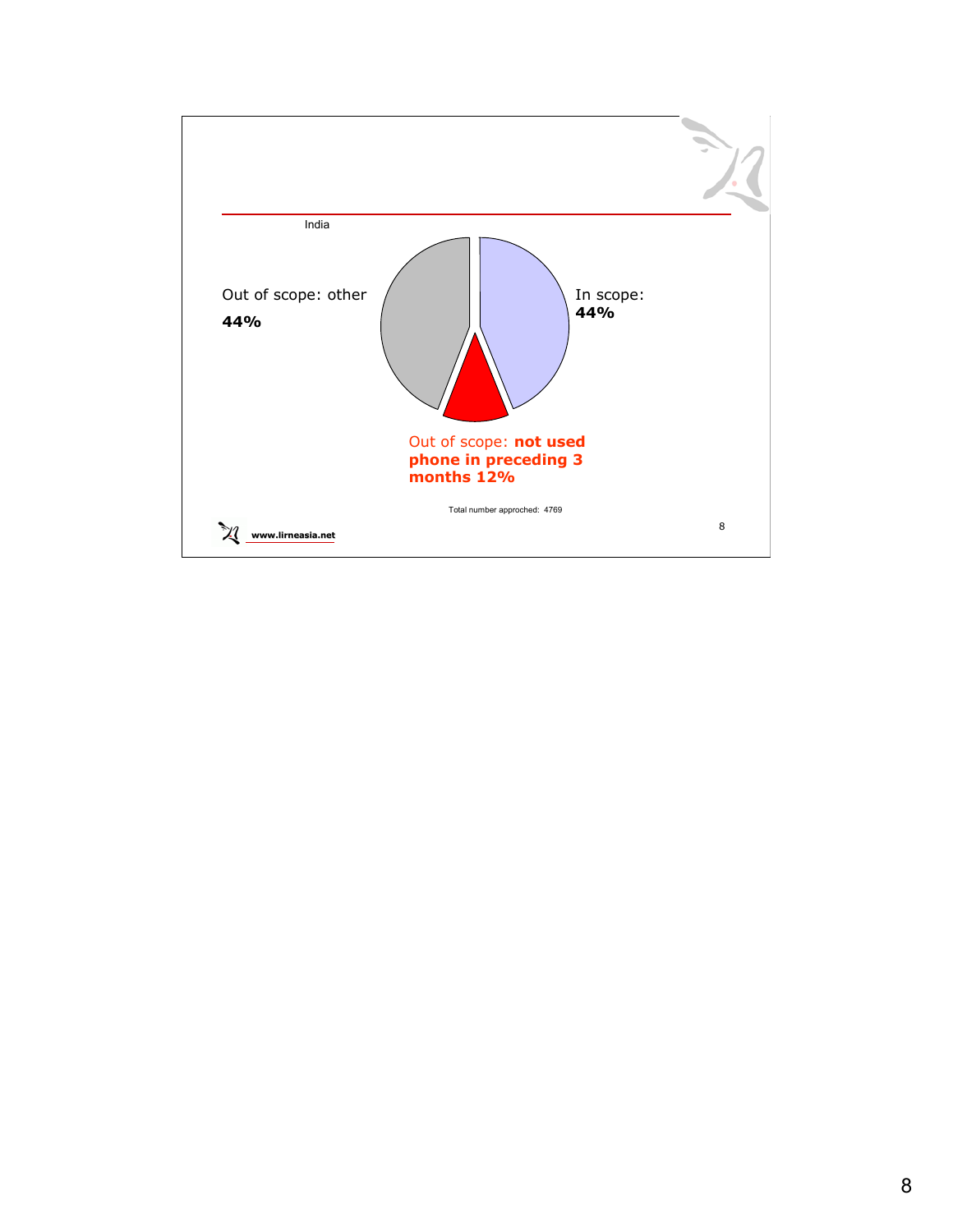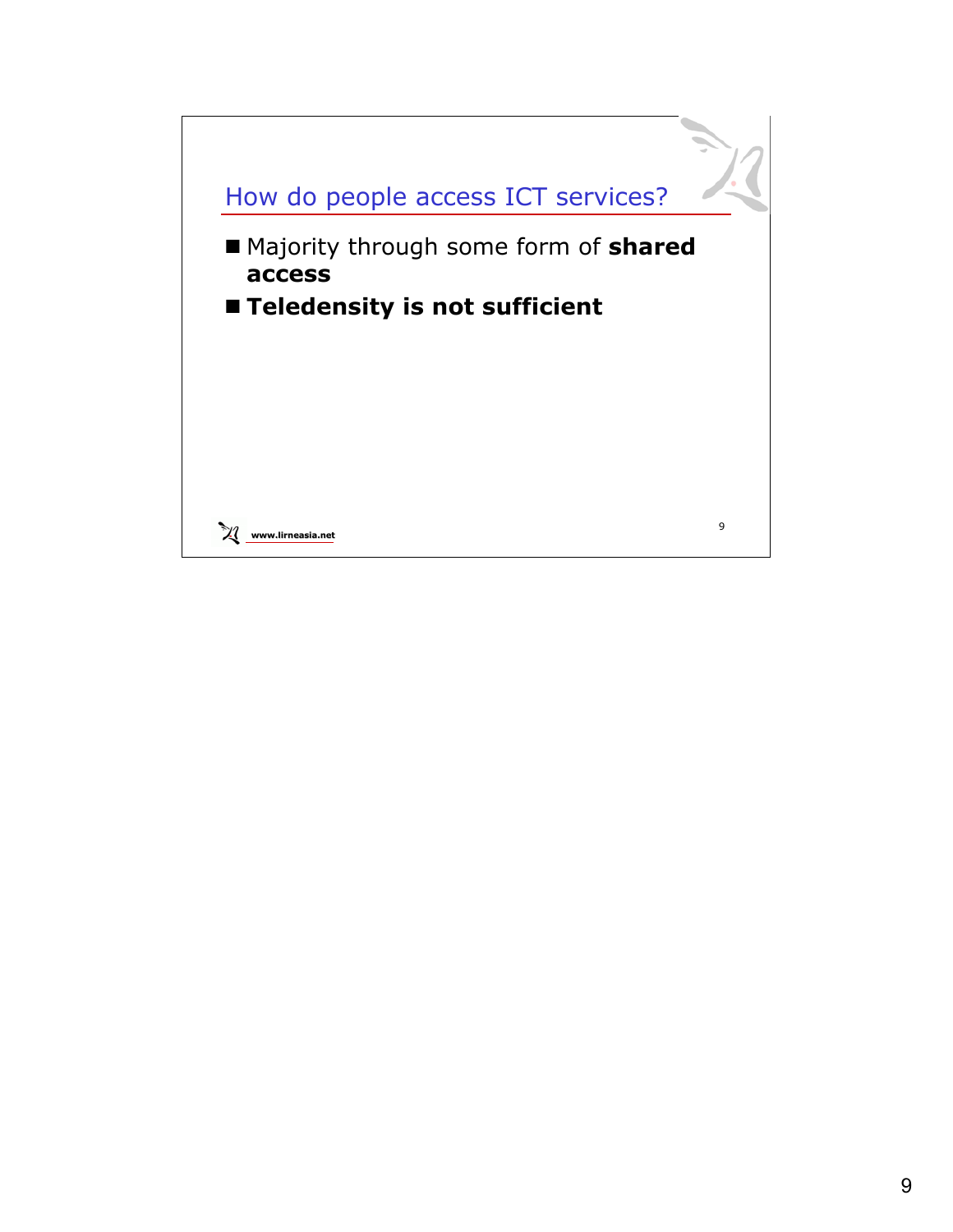

| -------              |                  |   |          |            |                  |                          |
|----------------------|------------------|---|----------|------------|------------------|--------------------------|
| What people own      | Sri Lanka        |   | India    |            |                  |                          |
|                      |                  |   |          | $<$ USD 50 | <b>USD50-100</b> | $\overline{\phantom{a}}$ |
| <b>USD 50</b>        | <b>USD50-100</b> |   |          |            |                  |                          |
| <b>Landline Only</b> |                  |   | $\Omega$ |            | 20               |                          |
|                      | 19               |   | 37       |            |                  |                          |
| <b>Mobile Only</b>   |                  |   |          | 21         |                  | 28                       |
|                      |                  | 3 |          | 8          |                  |                          |
| Landline + Mobile    |                  |   |          |            | 4                |                          |
|                      |                  |   | 6        |            |                  |                          |
|                      |                  |   |          |            |                  |                          |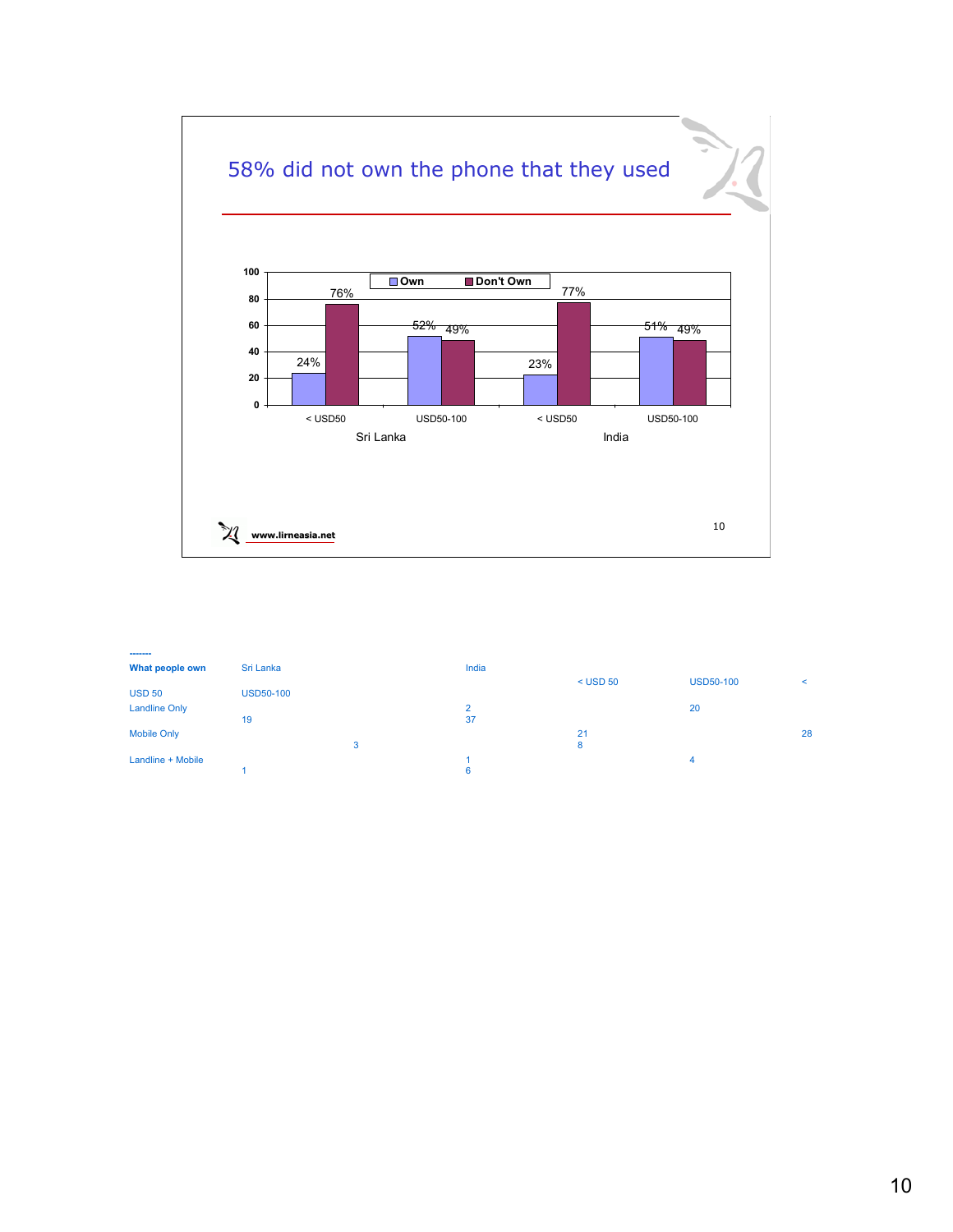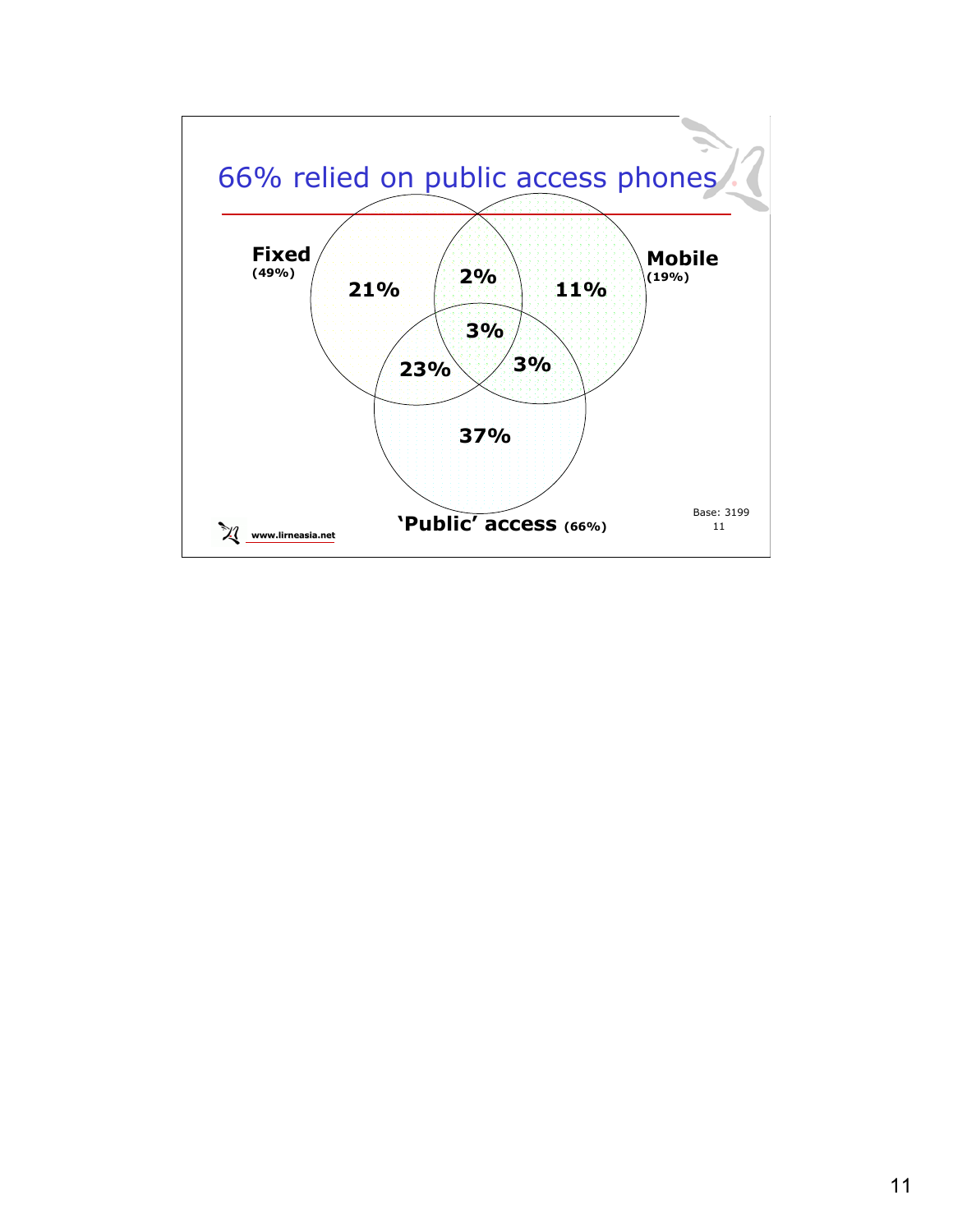

Mobiles increasingly being seen as a personal device – less people use it as a 'shared' phone.

{25.0} {25.1} **FIXED**: **India – 32%\*** Sri Lanka – 25% Mostly **1-4 people per month**, making/receiving **calls 1-4 times per week** Most often, the **problems faced** relate to the inconvenience of having to go out and pass messages or go and call the person when a call is received Charging for calls – only outgoing: 23% [India – 19% **Sri Lanka – 42%\*]** Usually to cover the cost of the call (56%), sometimes below cost (31%) Why? Most often as a 'public service' or for the sake of 'friendship'

**MOBILE**: India – 10% Sri Lanka – 6%

---------------

Most often **1-4 people per month**, making/receiving **calls 1-2 times per week**  (v.low bases)

Most often, the **problems faced** relate to the inconvenience of having to go out and call the person when a call is received

19% charge for outgoing calls, Usually to cover the cost of the call or sometimes below cost.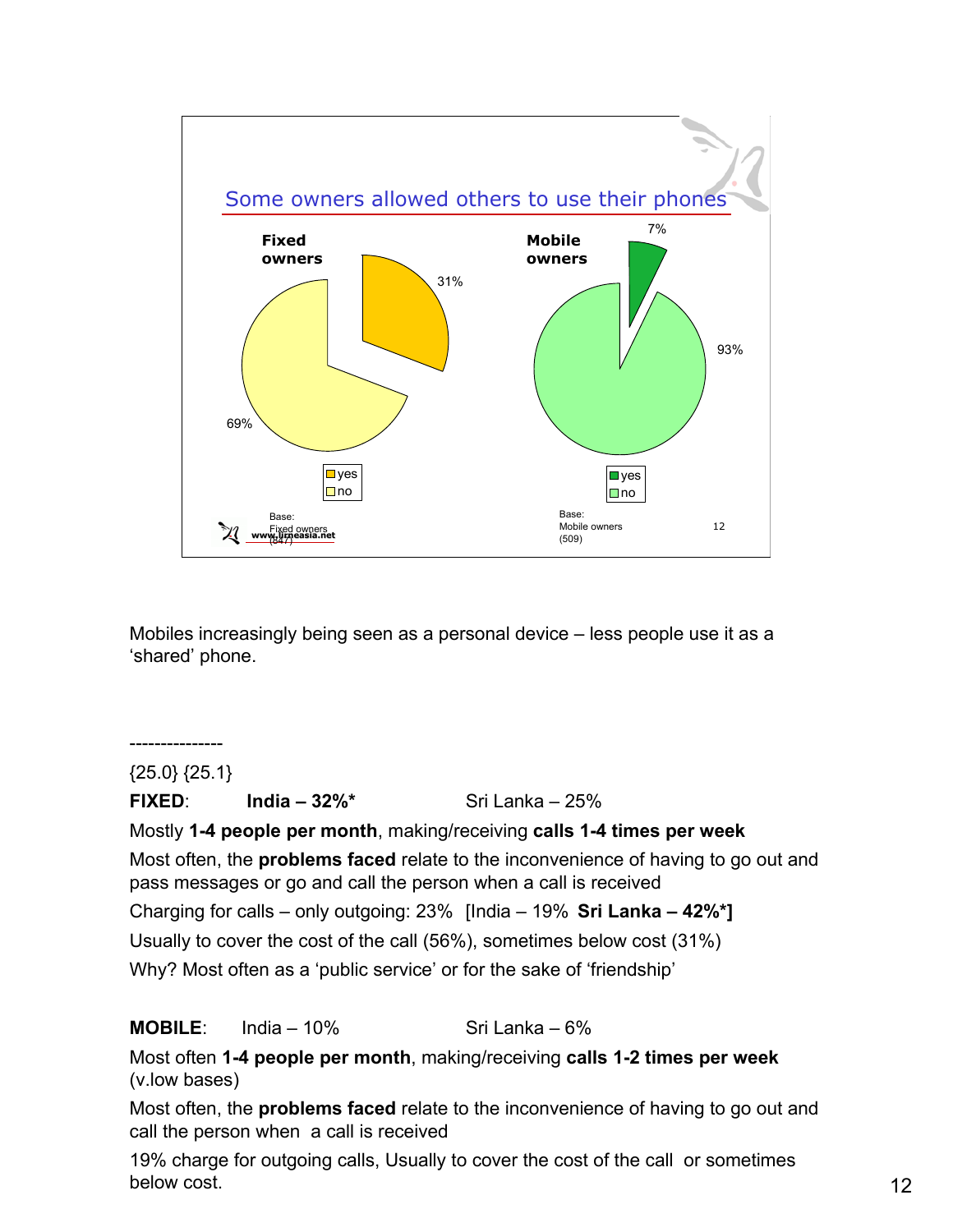

Payphones still significant in developing world, as found in RIA! Research, but some statistical reports (ITU) have stopped reporting payphone numbers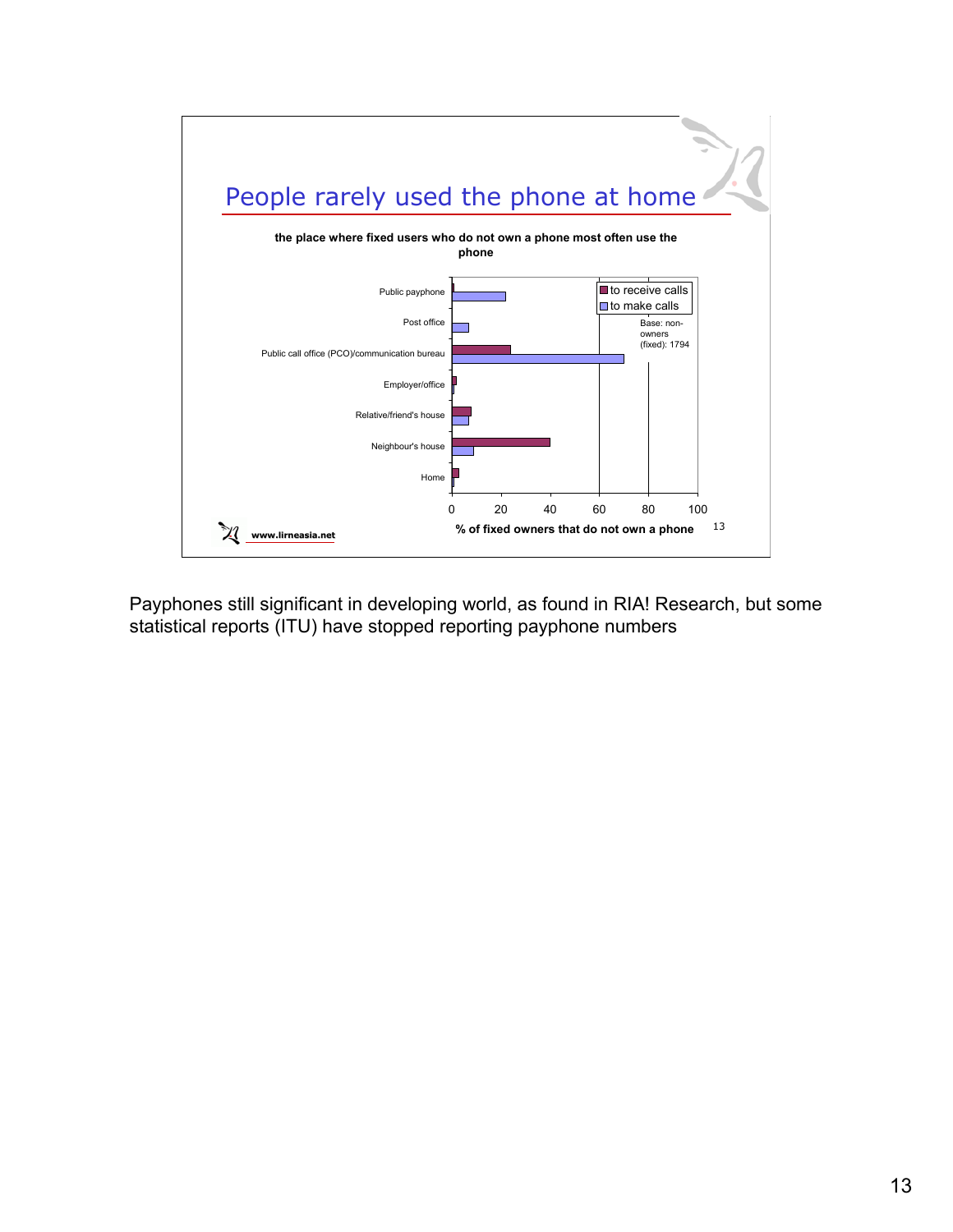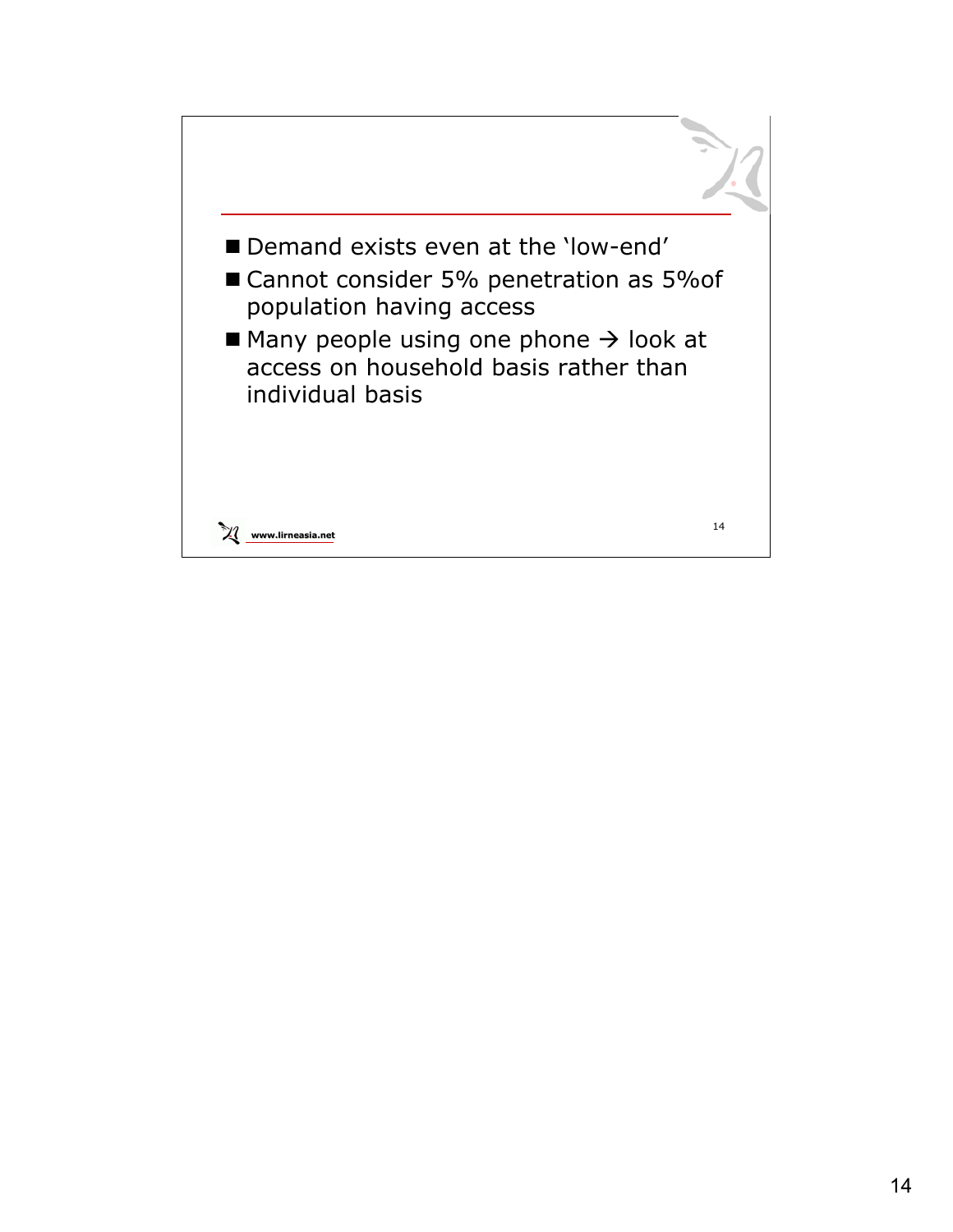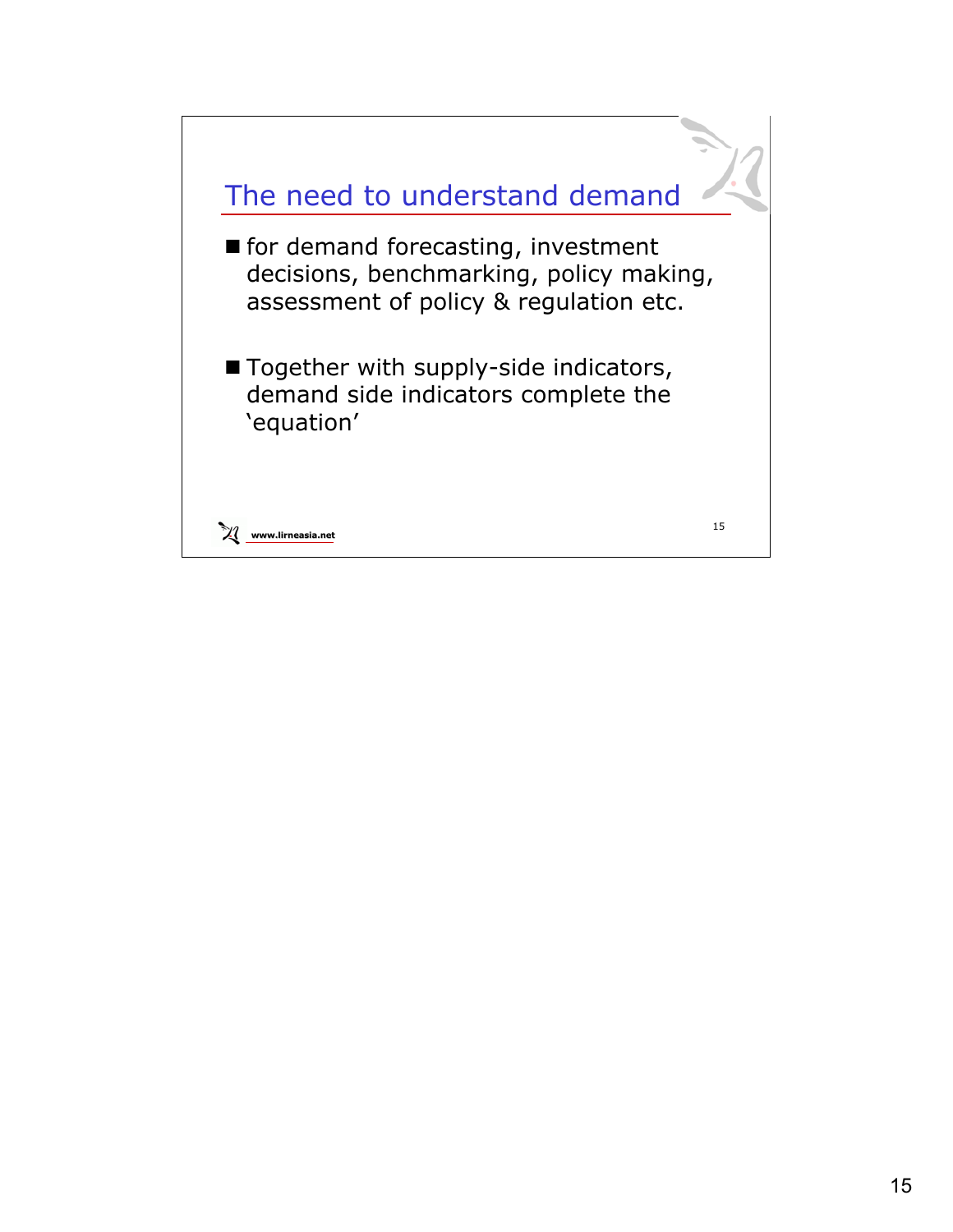

Collect on household basis to find out about availability of facilities; individual basis for actual use of those facilities.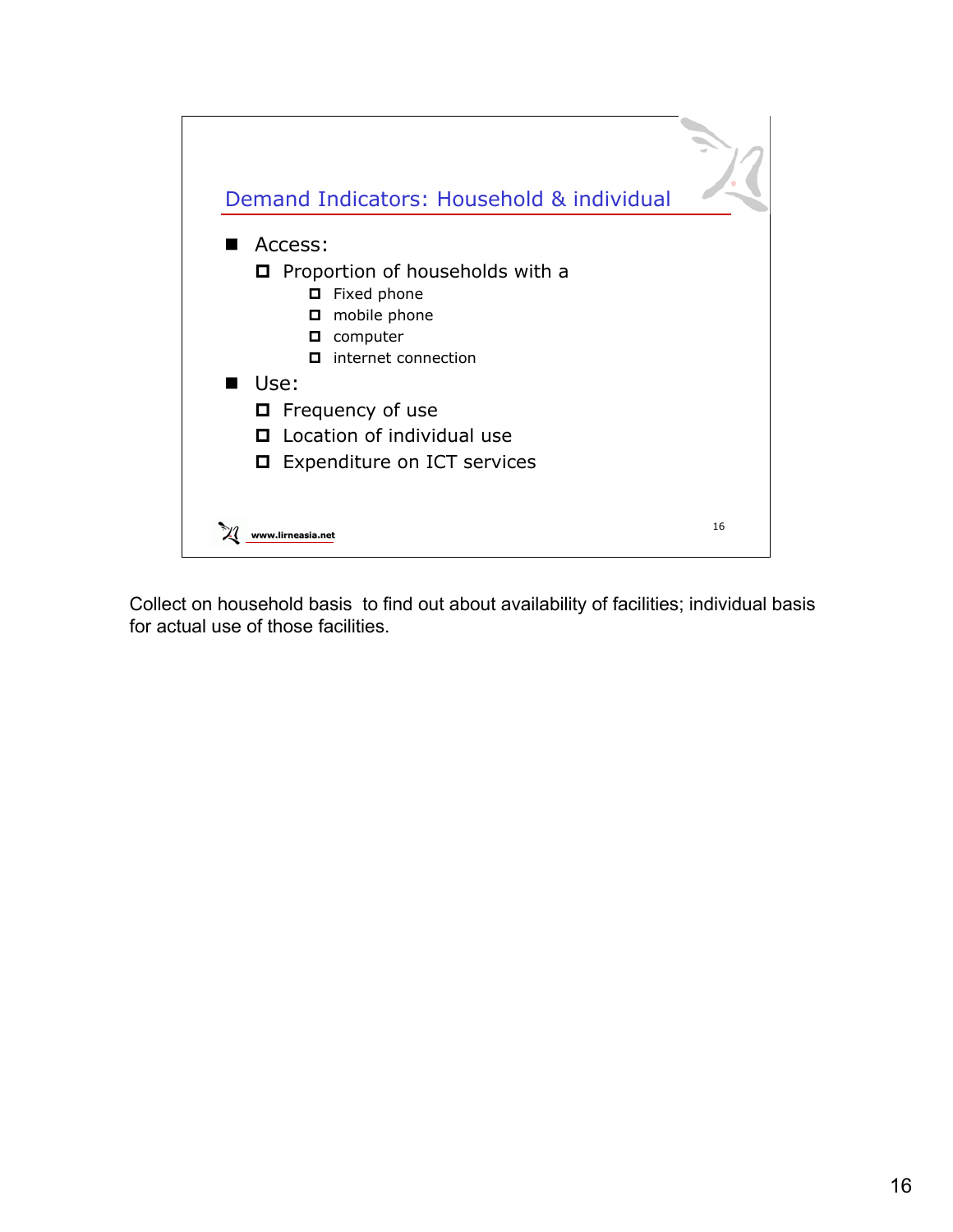

Mobiles increasingly being seen as a personal device – less people use it as a 'shared' phone.

{25.0} {25.1} **FIXED**: **India – 32%\*** Sri Lanka – 25% Mostly **1-4 people per month**, making/receiving **calls 1-4 times per week** Most often, the **problems faced** relate to the inconvenience of having to go out and pass messages or go and call the person when a call is received Charging for calls – only outgoing: 23% [India – 19% **Sri Lanka – 42%\*]** Usually to cover the cost of the call (56%), sometimes below cost (31%) Why? Most often as a 'public service' or for the sake of 'friendship'

**MOBILE**: India – 10% Sri Lanka – 6%

---------------

Most often **1-4 people per month**, making/receiving **calls 1-2 times per week**  (v.low bases)

Most often, the **problems faced** relate to the inconvenience of having to go out and call the person when a call is received

19% charge for outgoing calls, Usually to cover the cost of the call or sometimes below cost.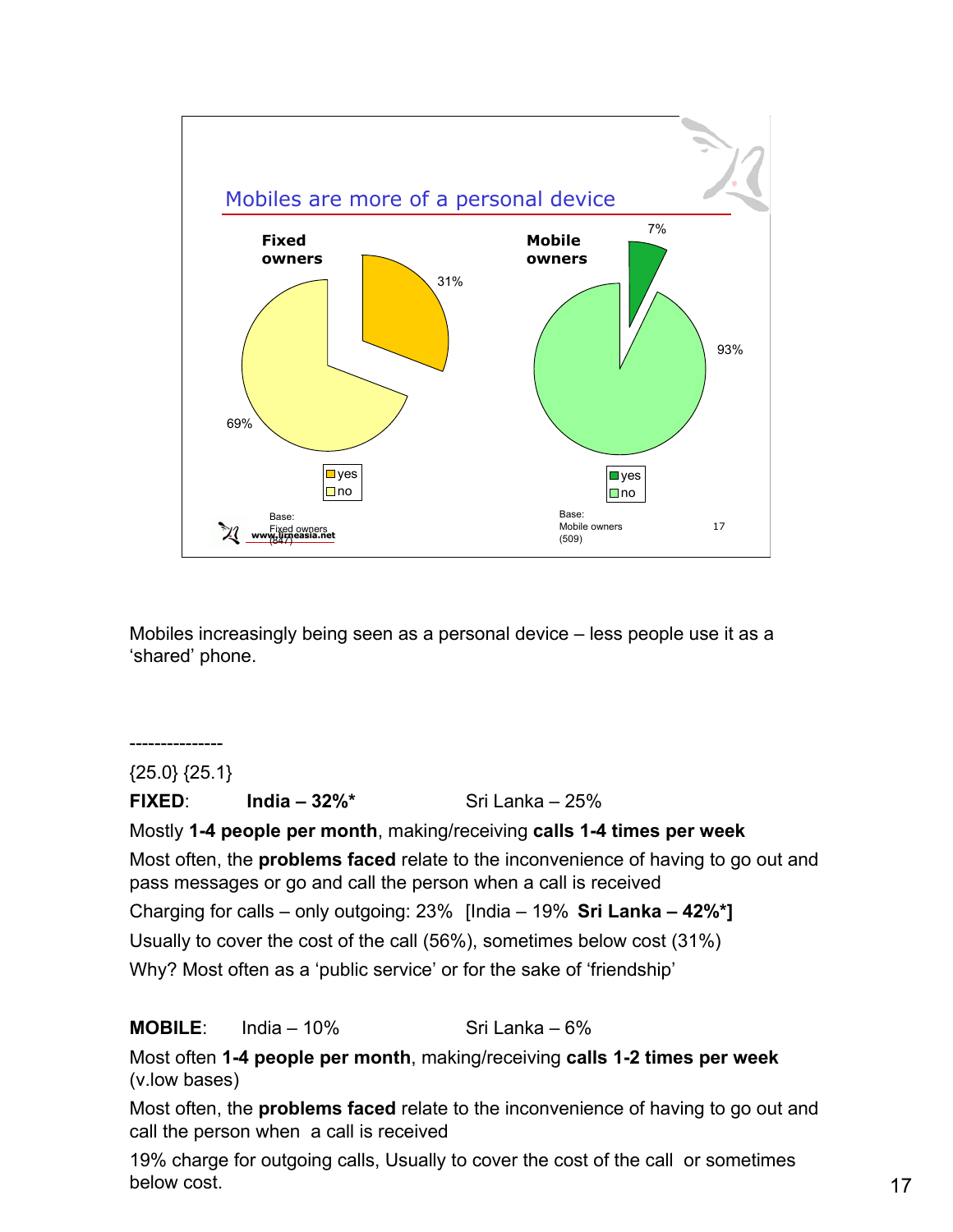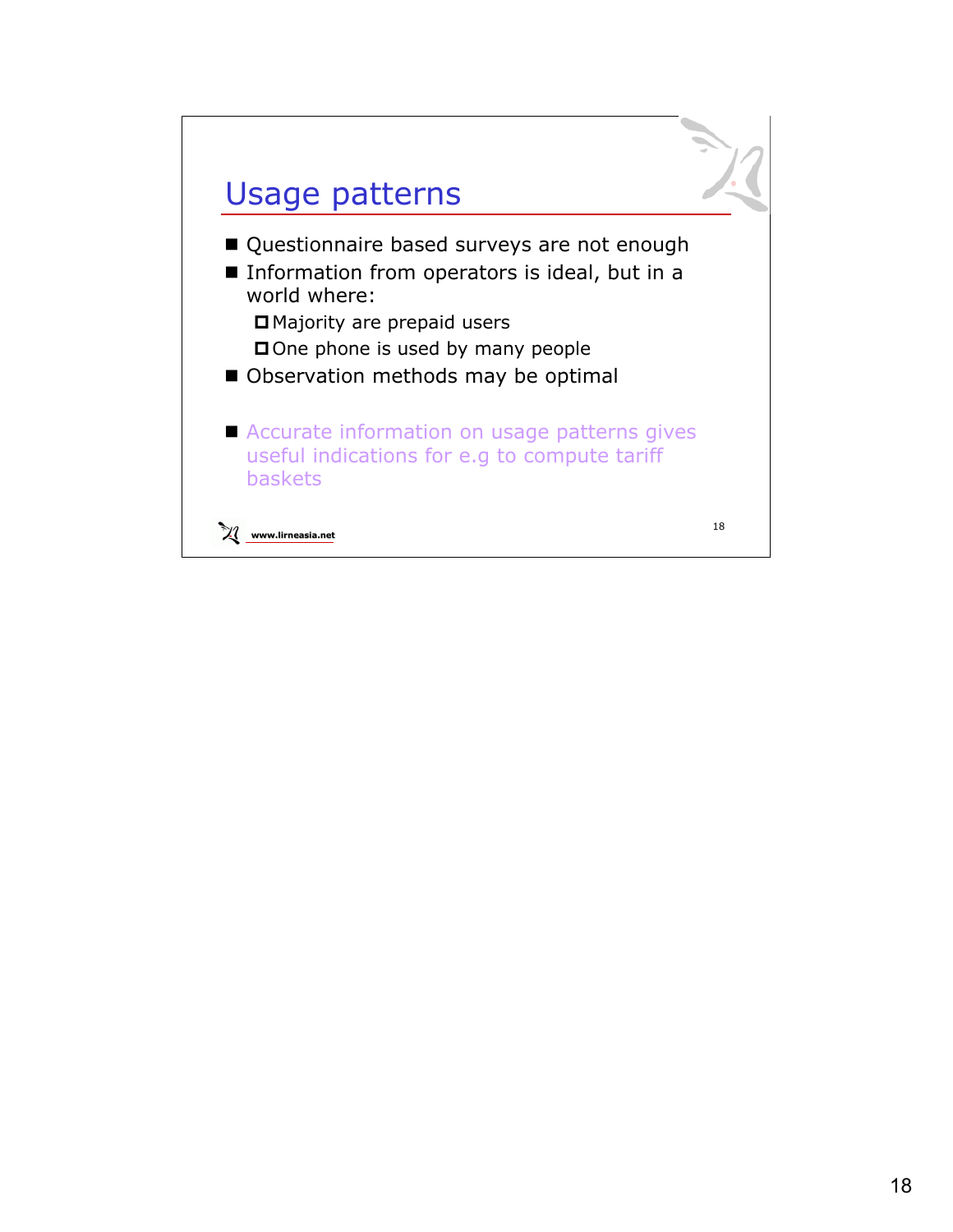

To ascertain the value that people place on ICTs & estimations of consumer surplus and price and income elasticities – important for forecasting demand.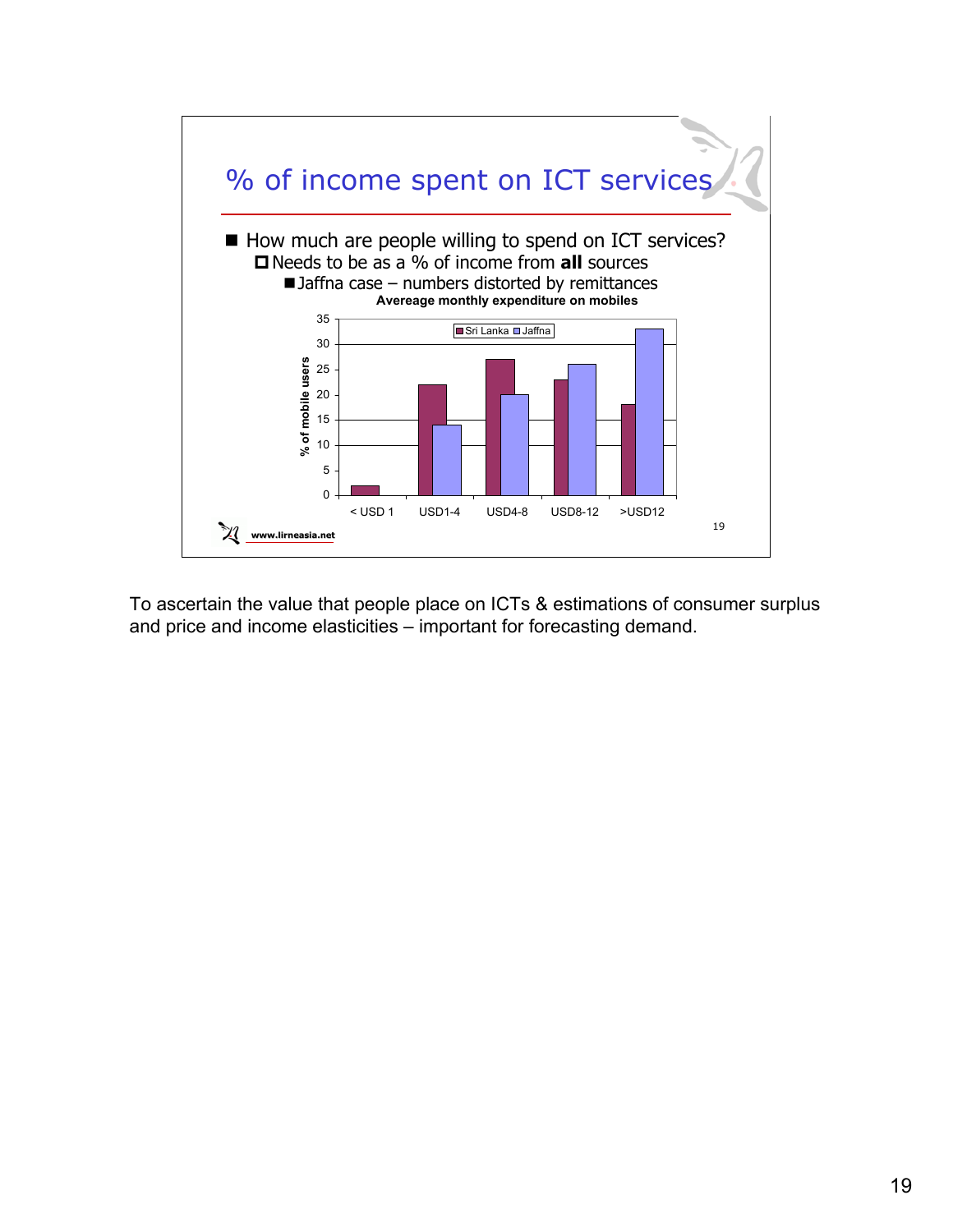

Within defined timeframe (e.g. used Internet in the last 12 months)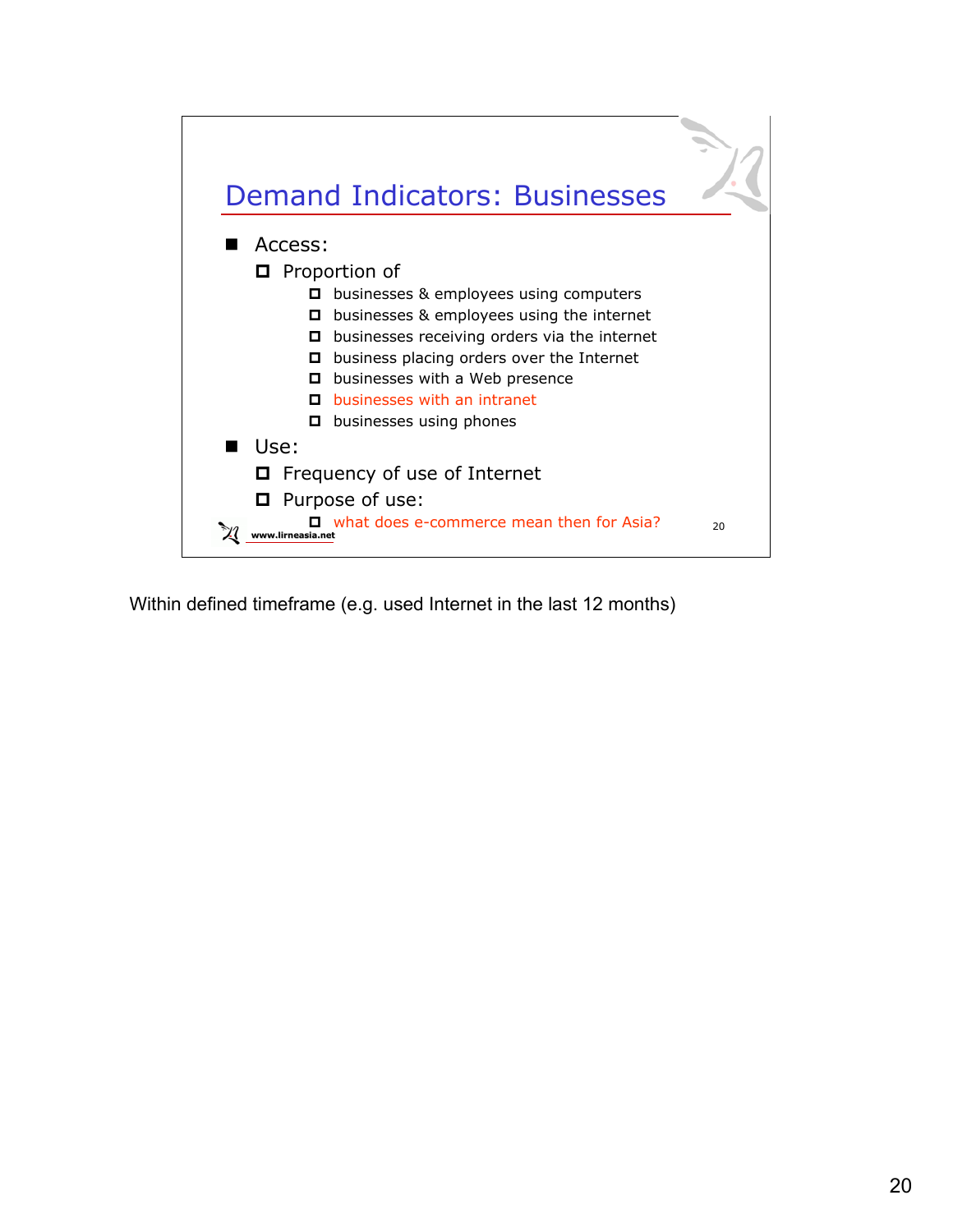

Compare 40% with Philippines for e.g – OR: Low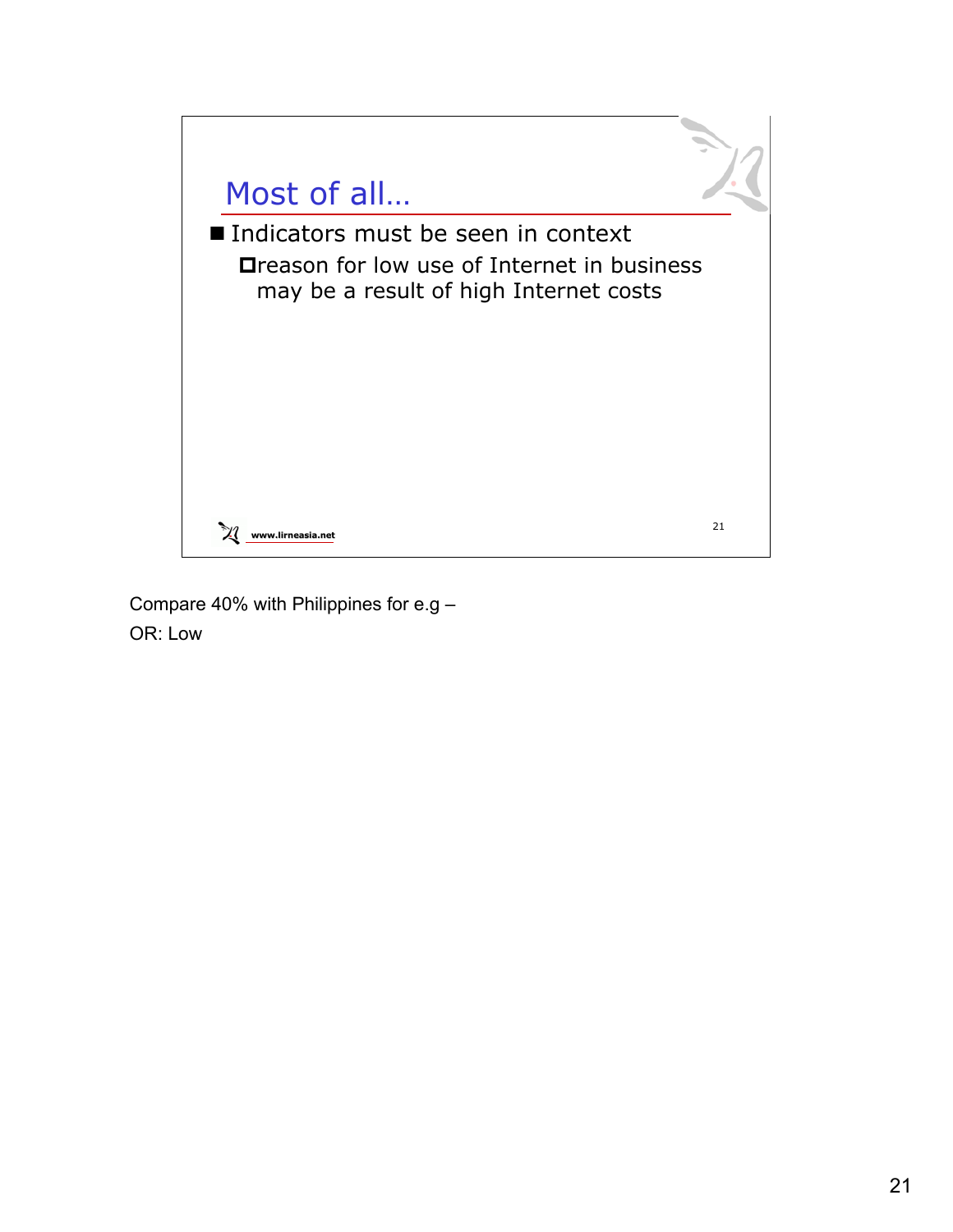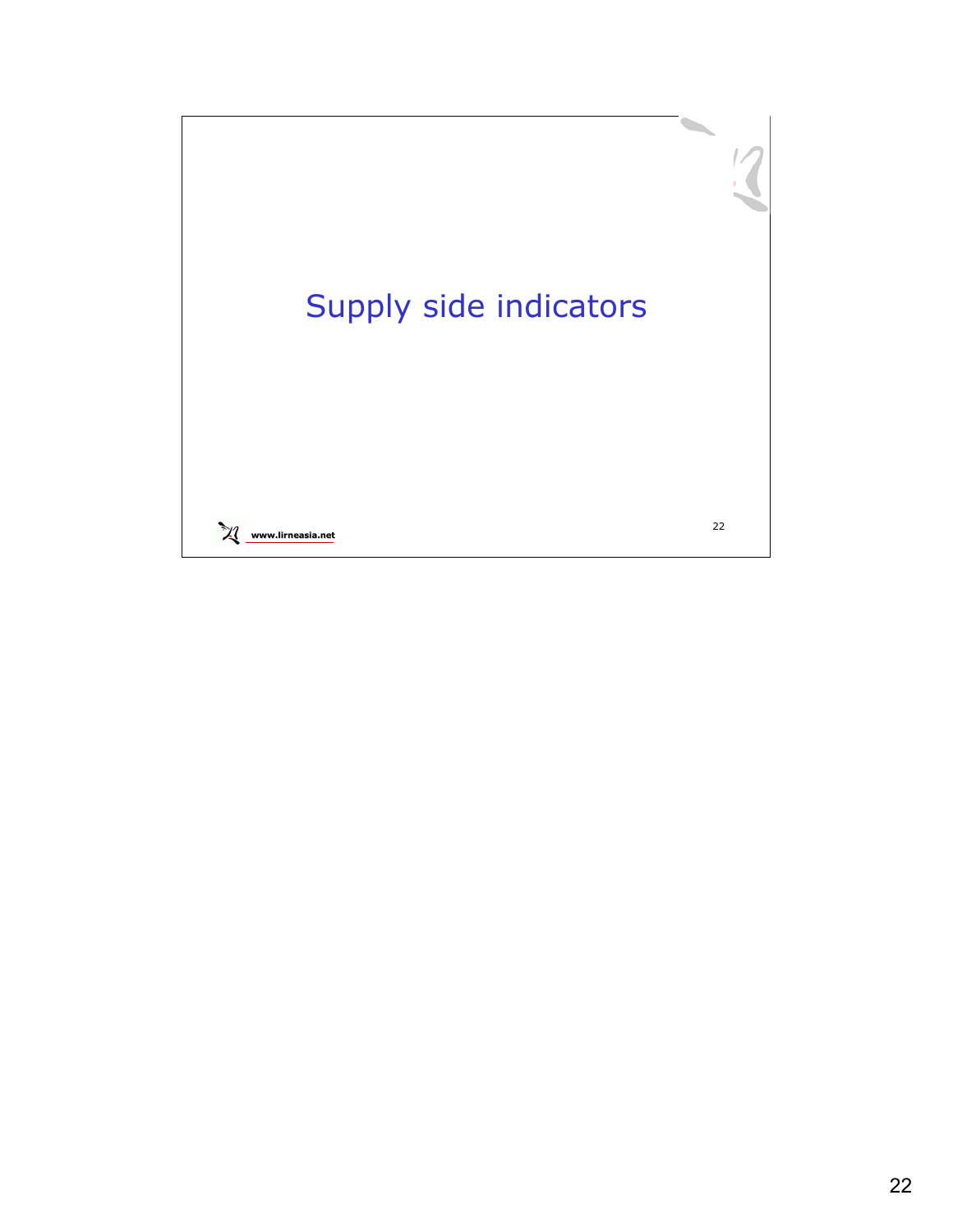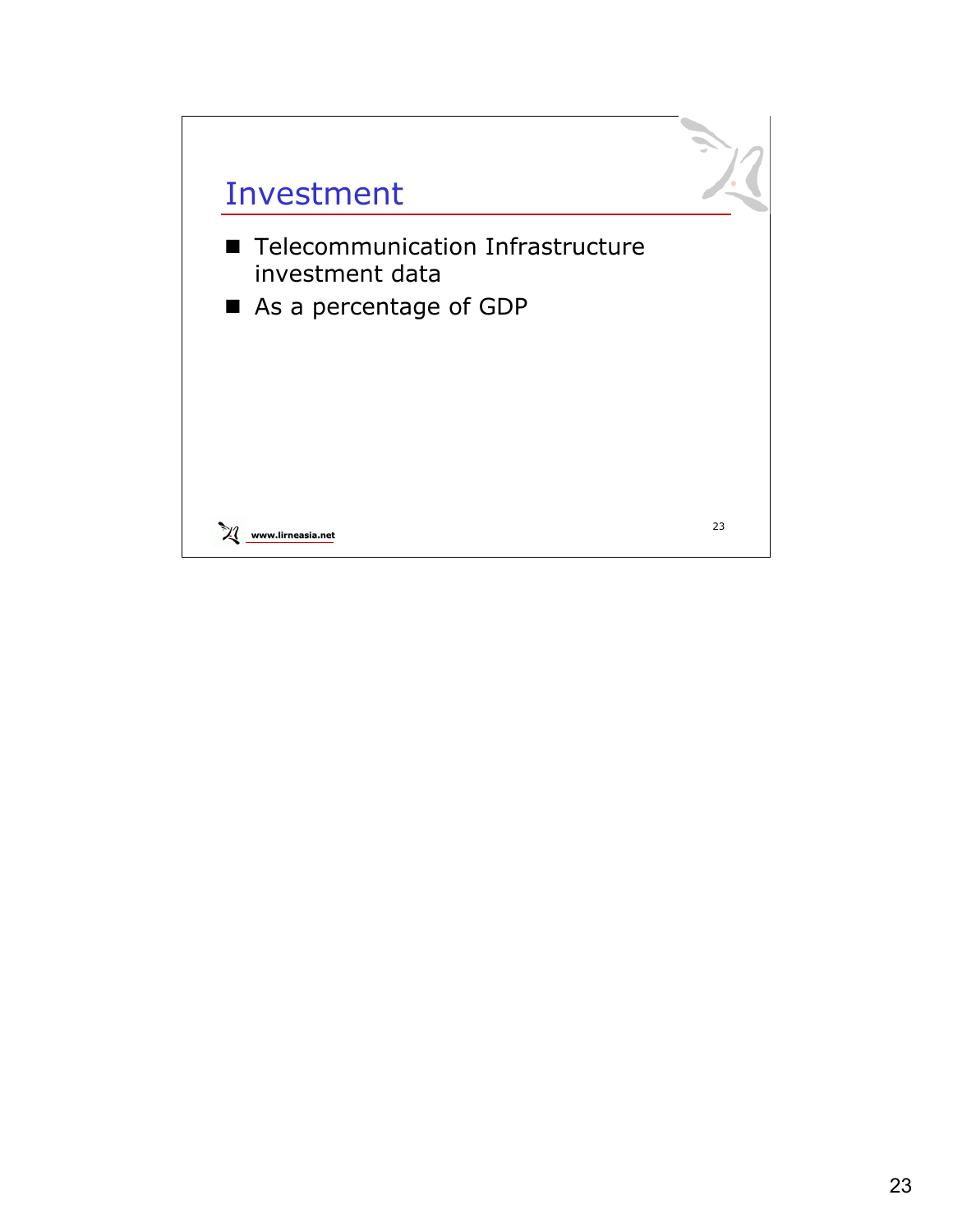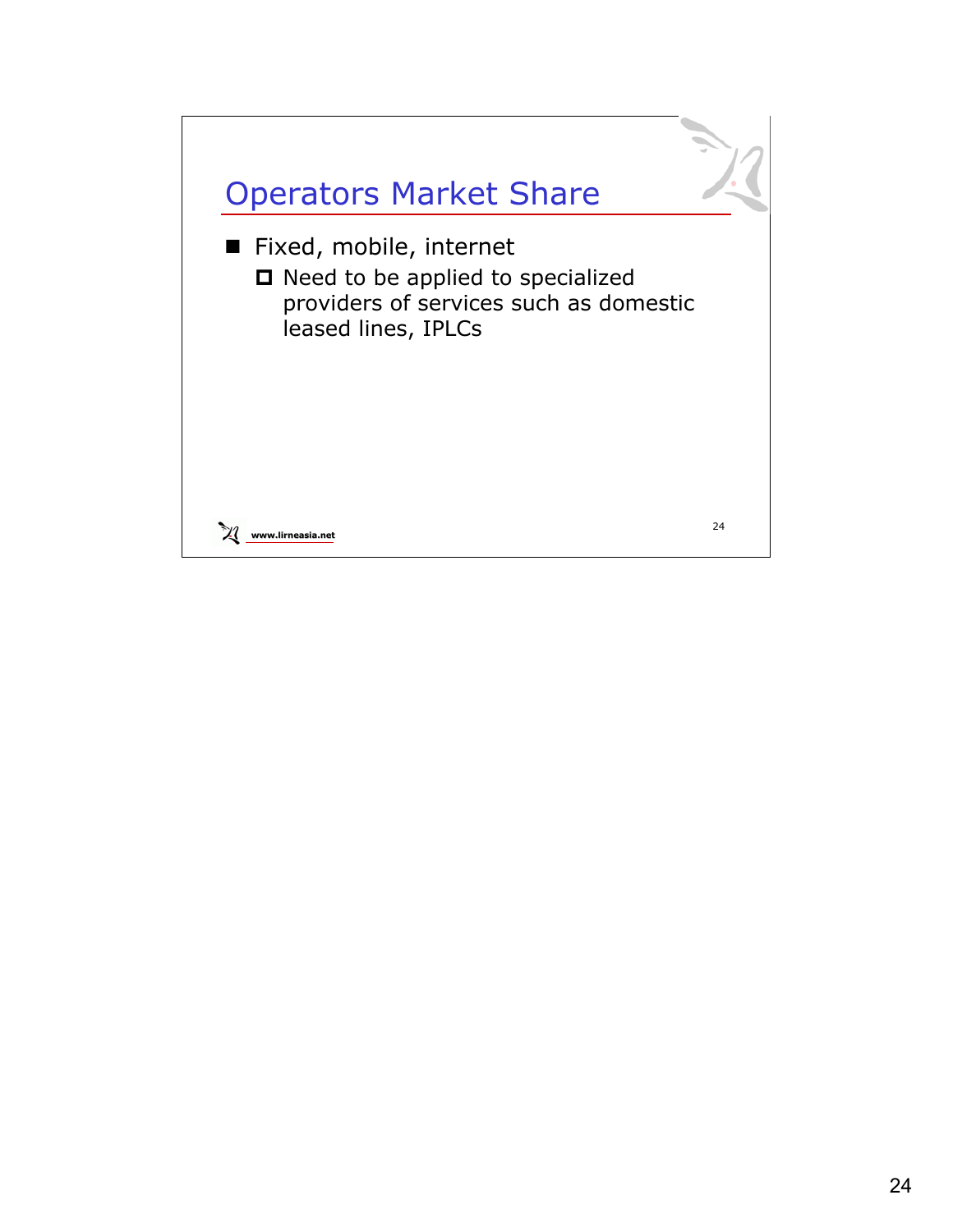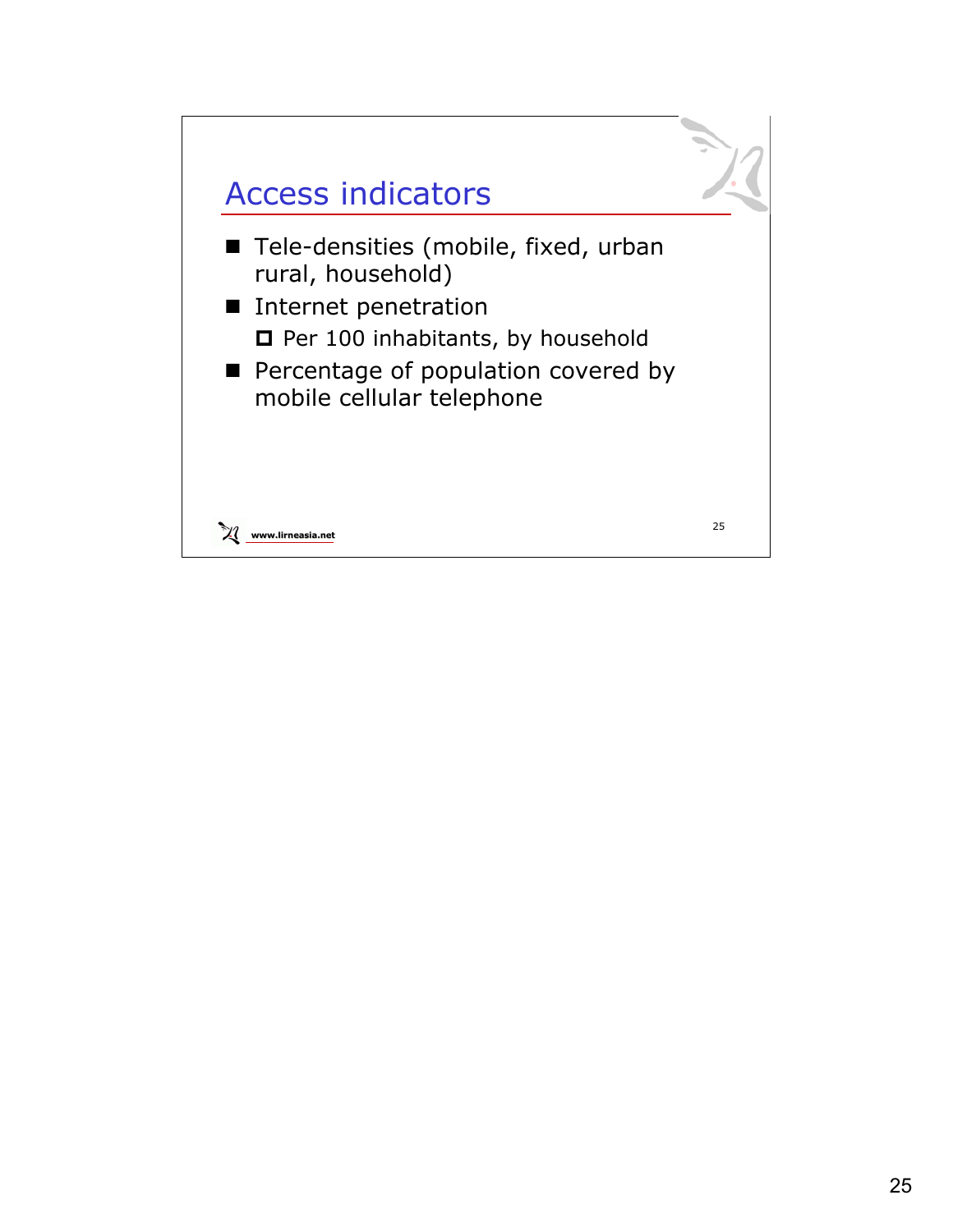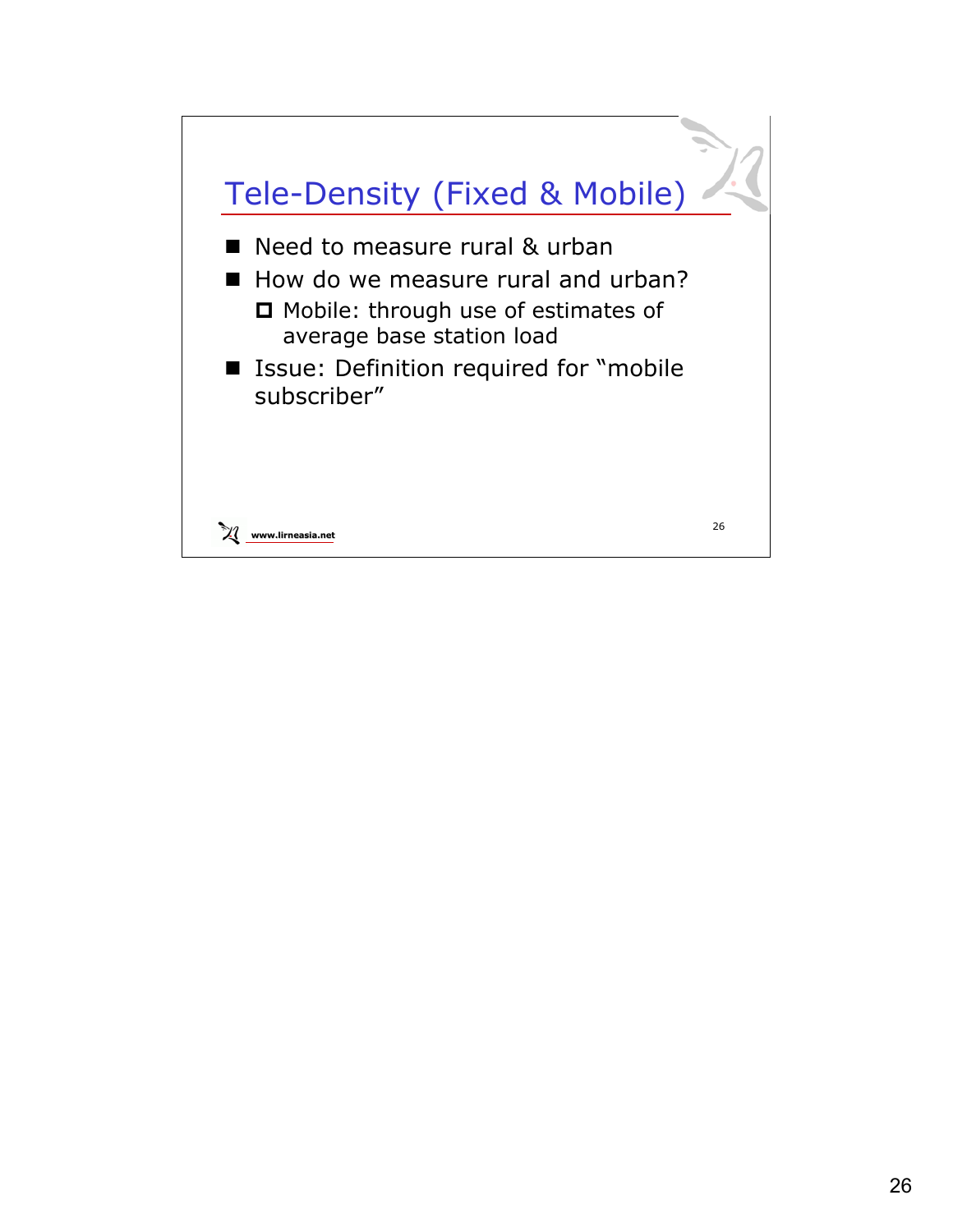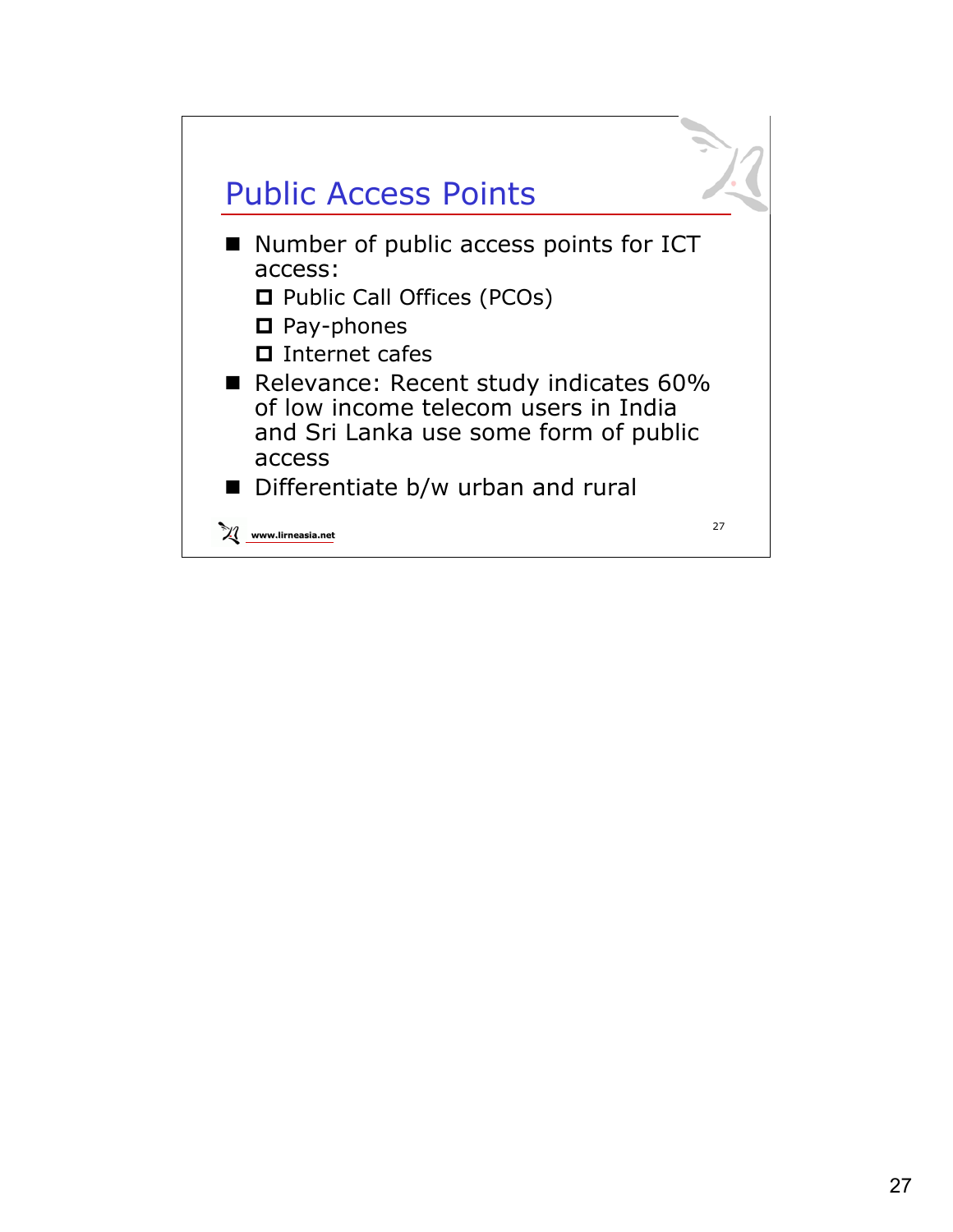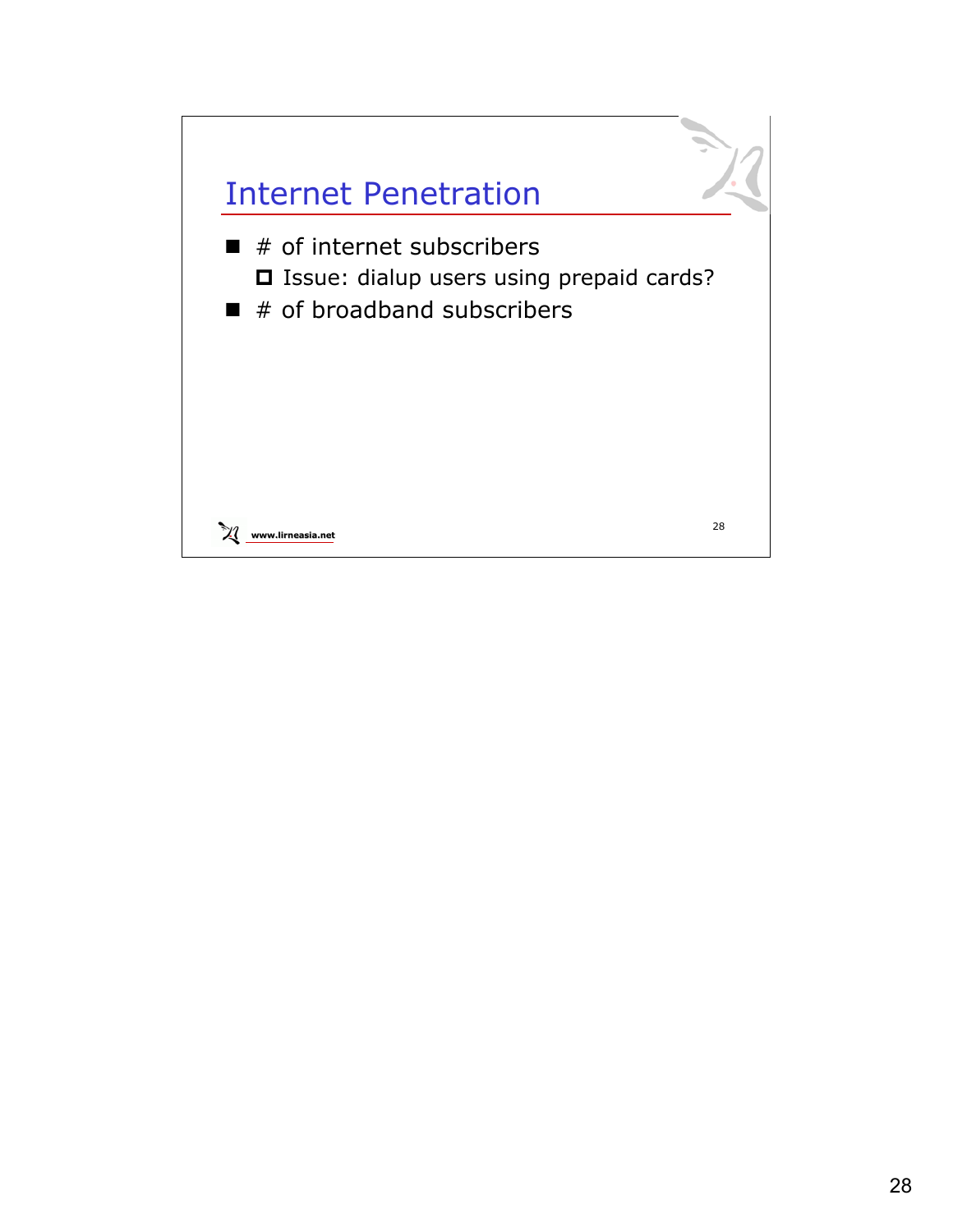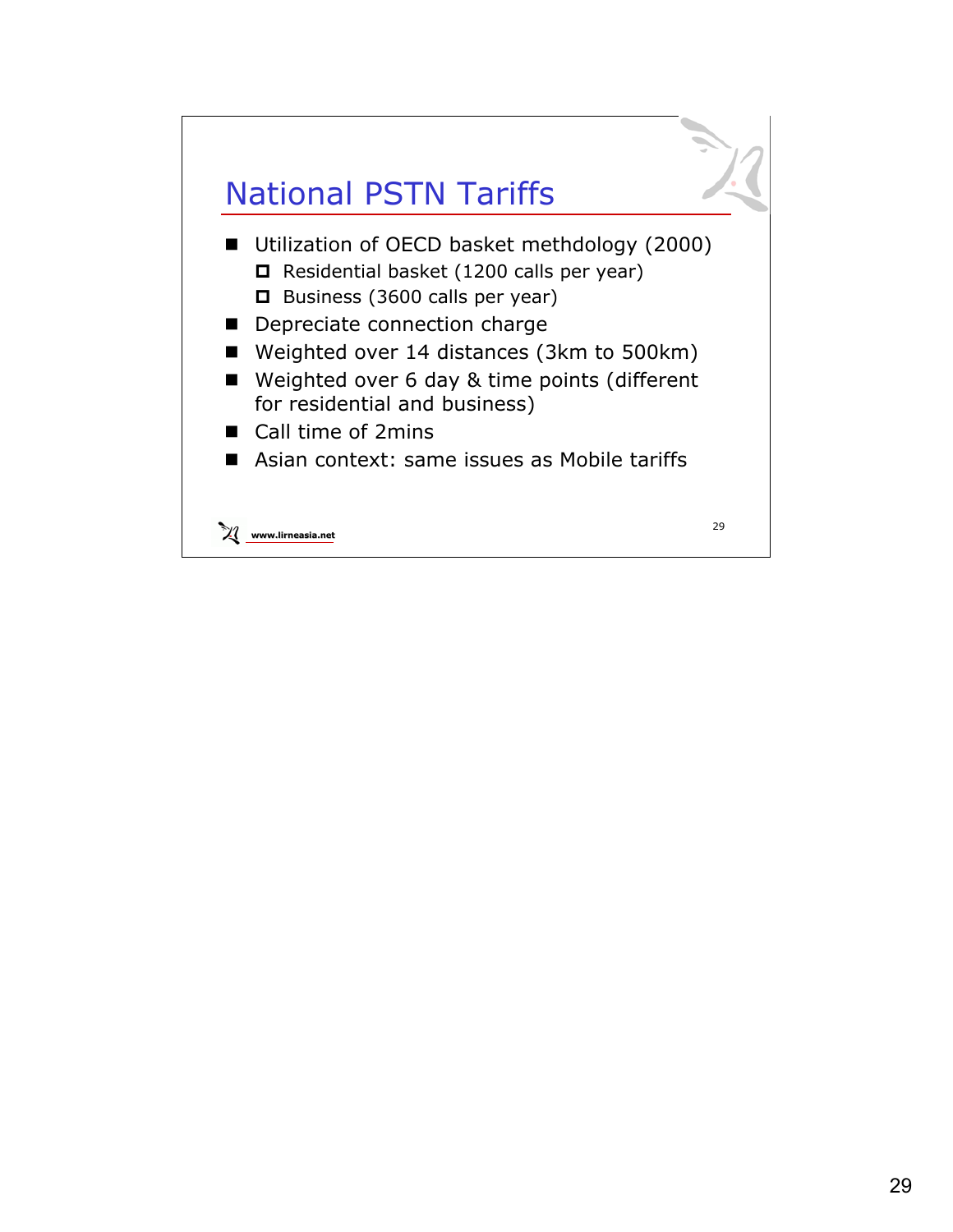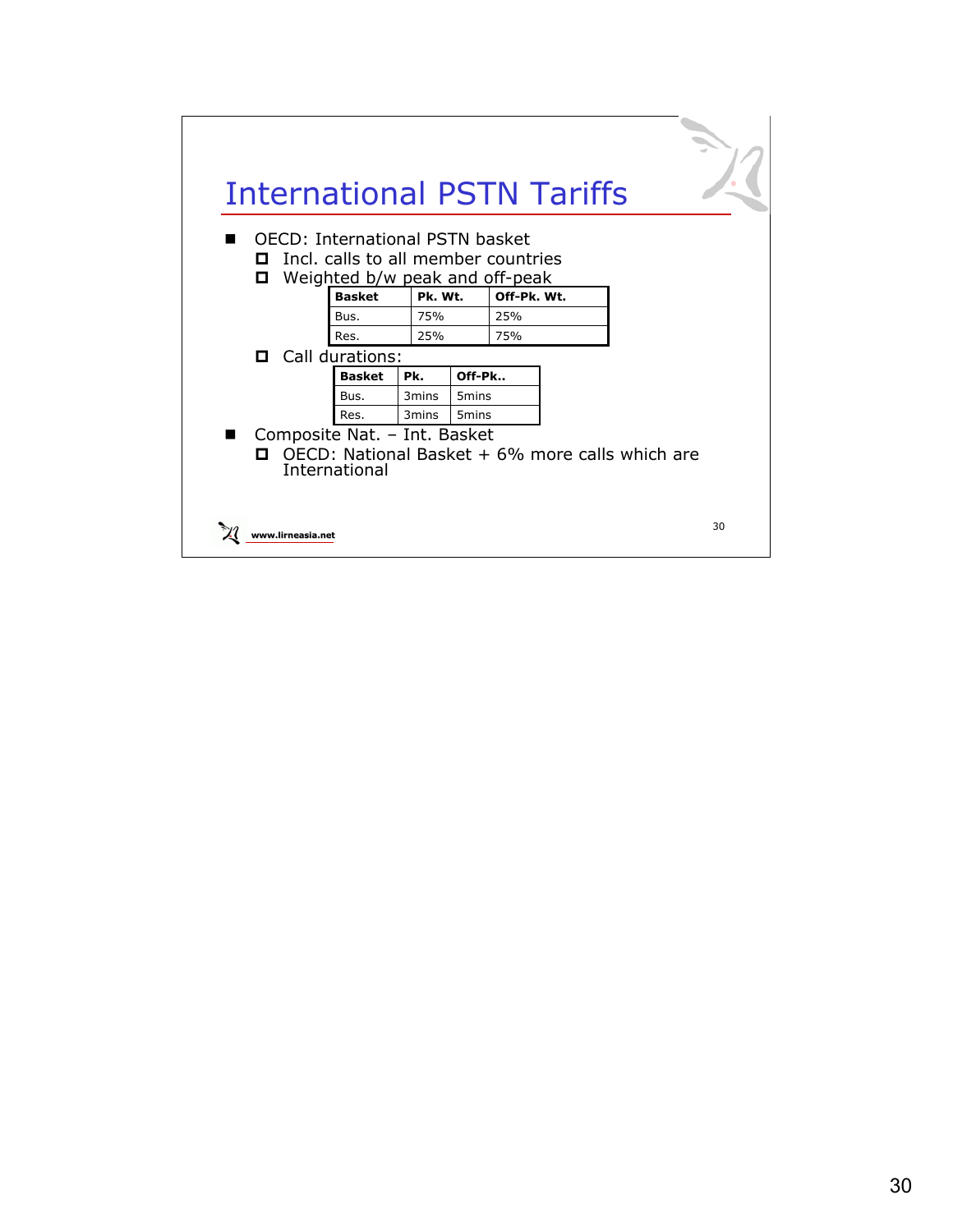#### Mobile Tariffs

#### **Utilize OECD basket methodology (2000 & revision of 2001)**

 $\Box$  Low user (25 MOU/mth + 30 SMS)

- $\Box$  Medium user (75 MOU/mth + 35 SMS)
- $\Box$  High user (150 MOU/mth + 42 SMS)

#### **Basket components**

 $\Box$  Connection (deprec. over 3 yrs) + Rental + Usage + SMS

#### ■ **Additions**

- □ Account for prepaid & postpaid
- $\Box$  Account for RPP + CPP

**www.lirneasia.net**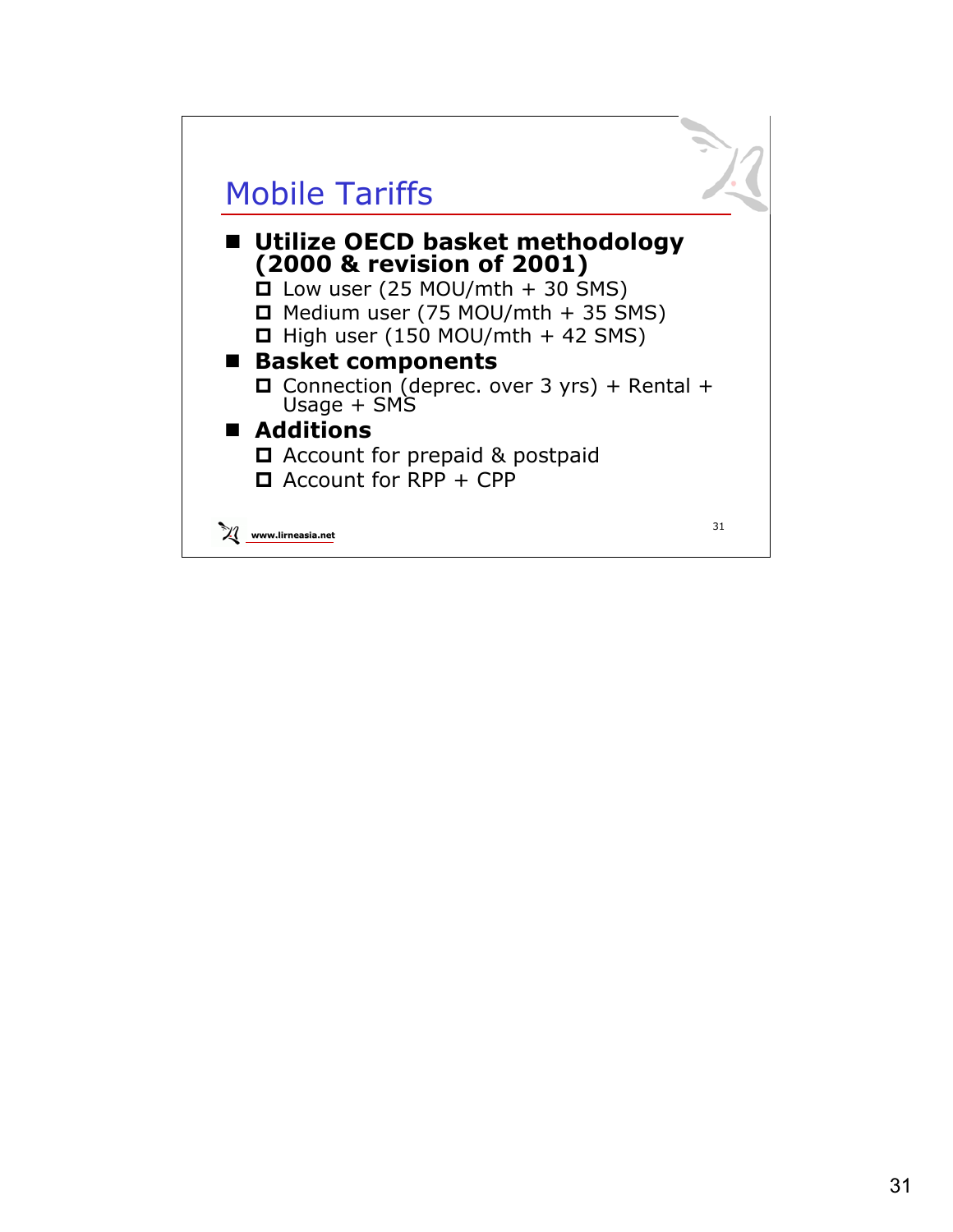

**www.lirneasia.net**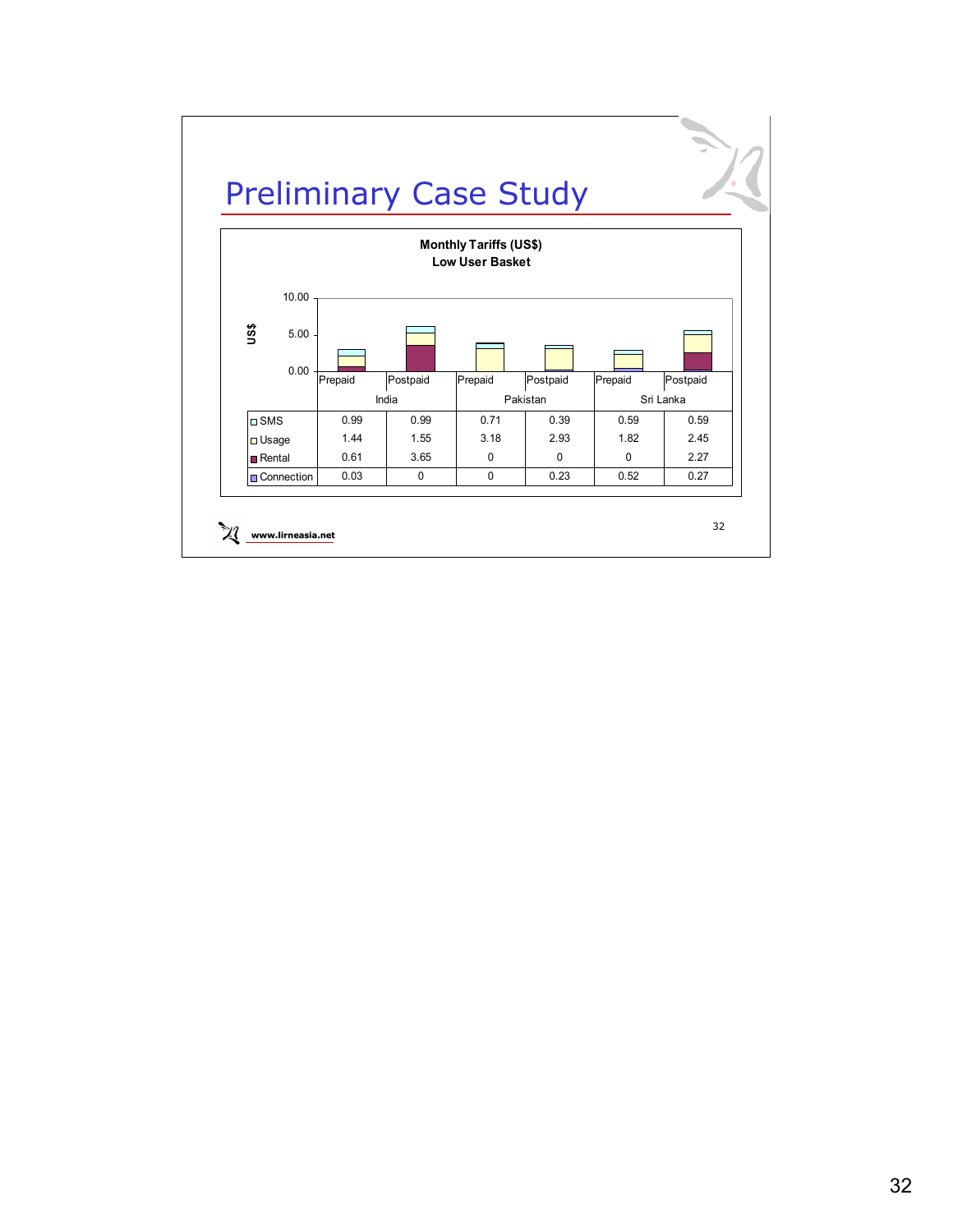

**www.lirneasia.net**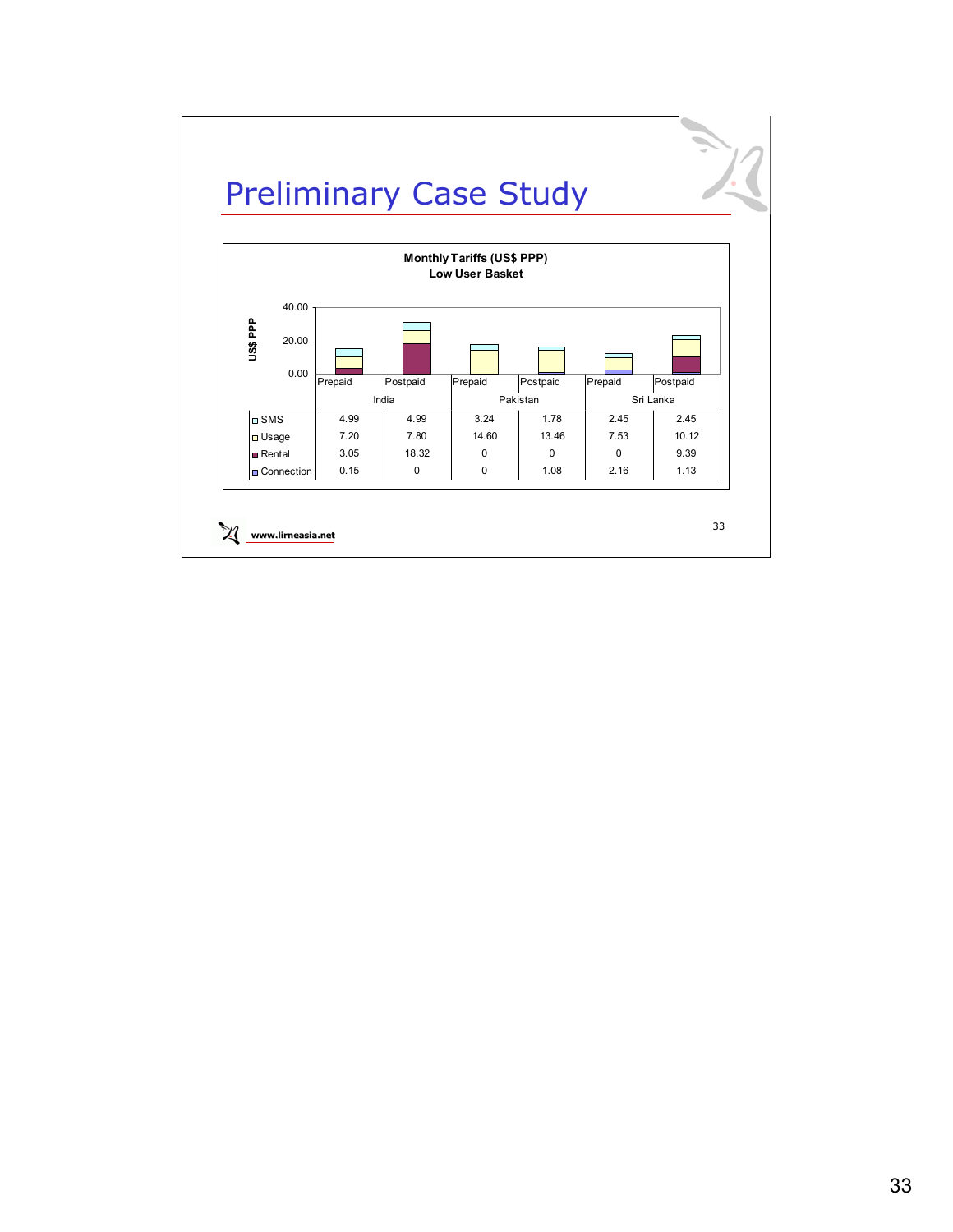

**www.lirneasia.net**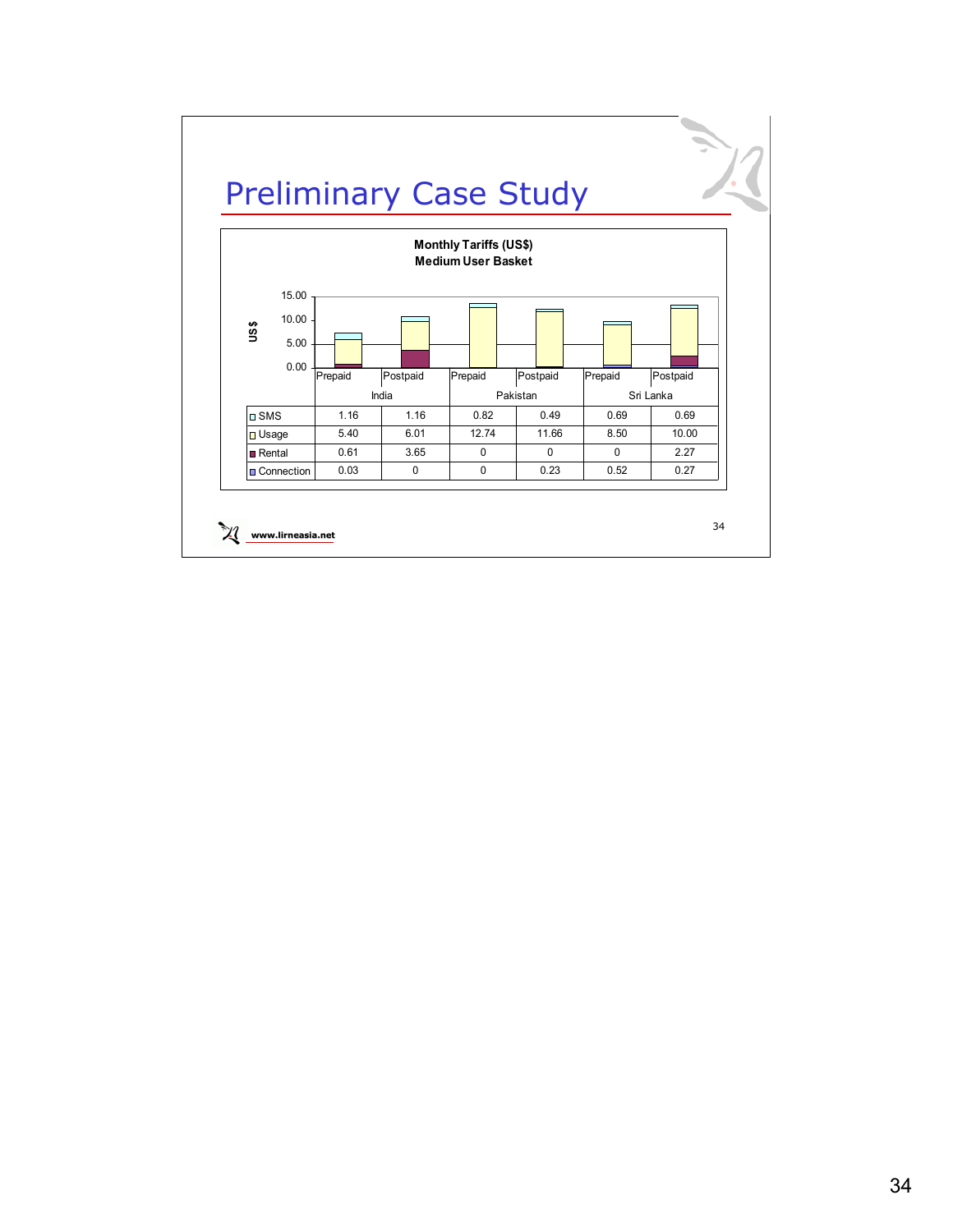

**www.lirneasia.net**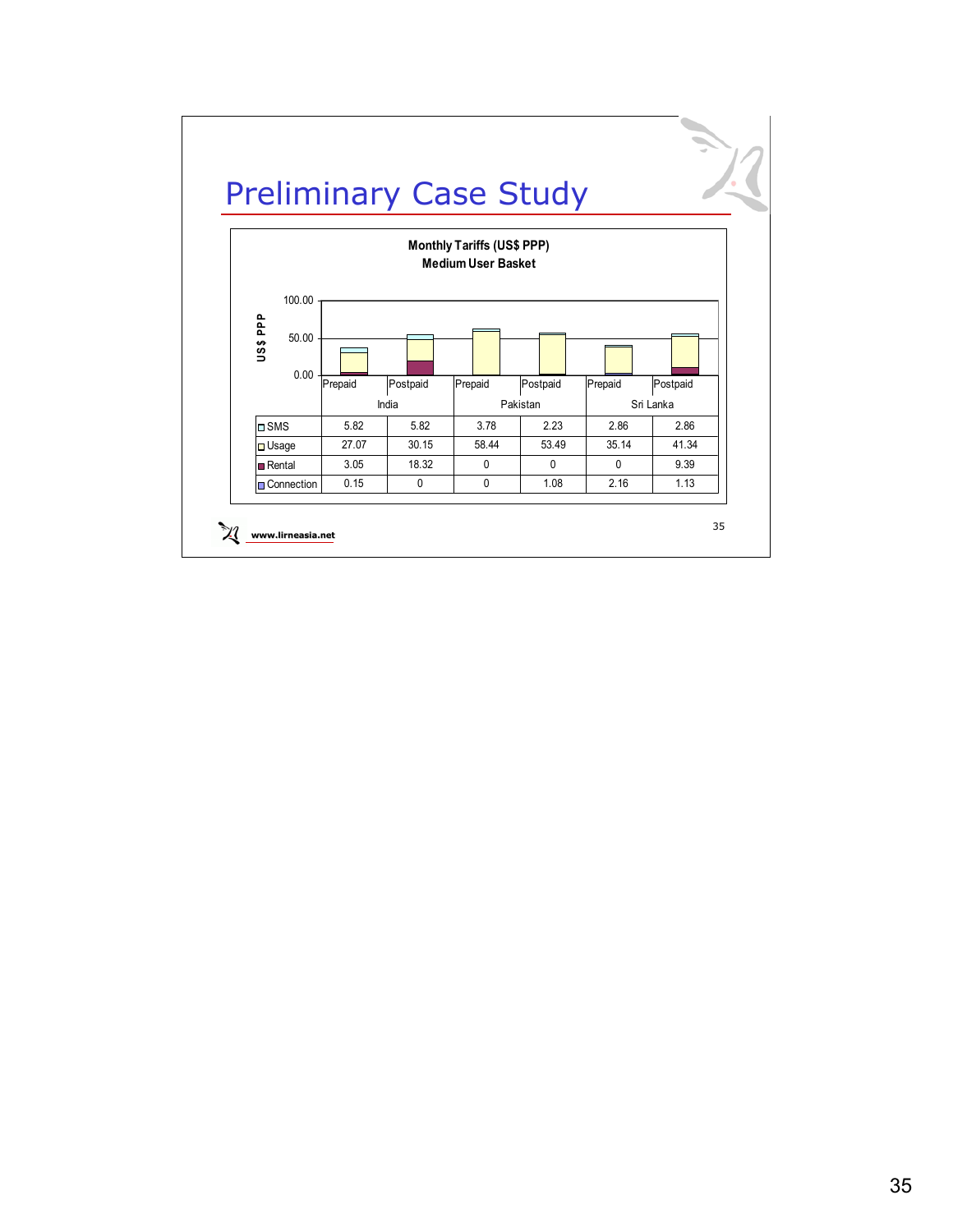

**www.lirneasia.net**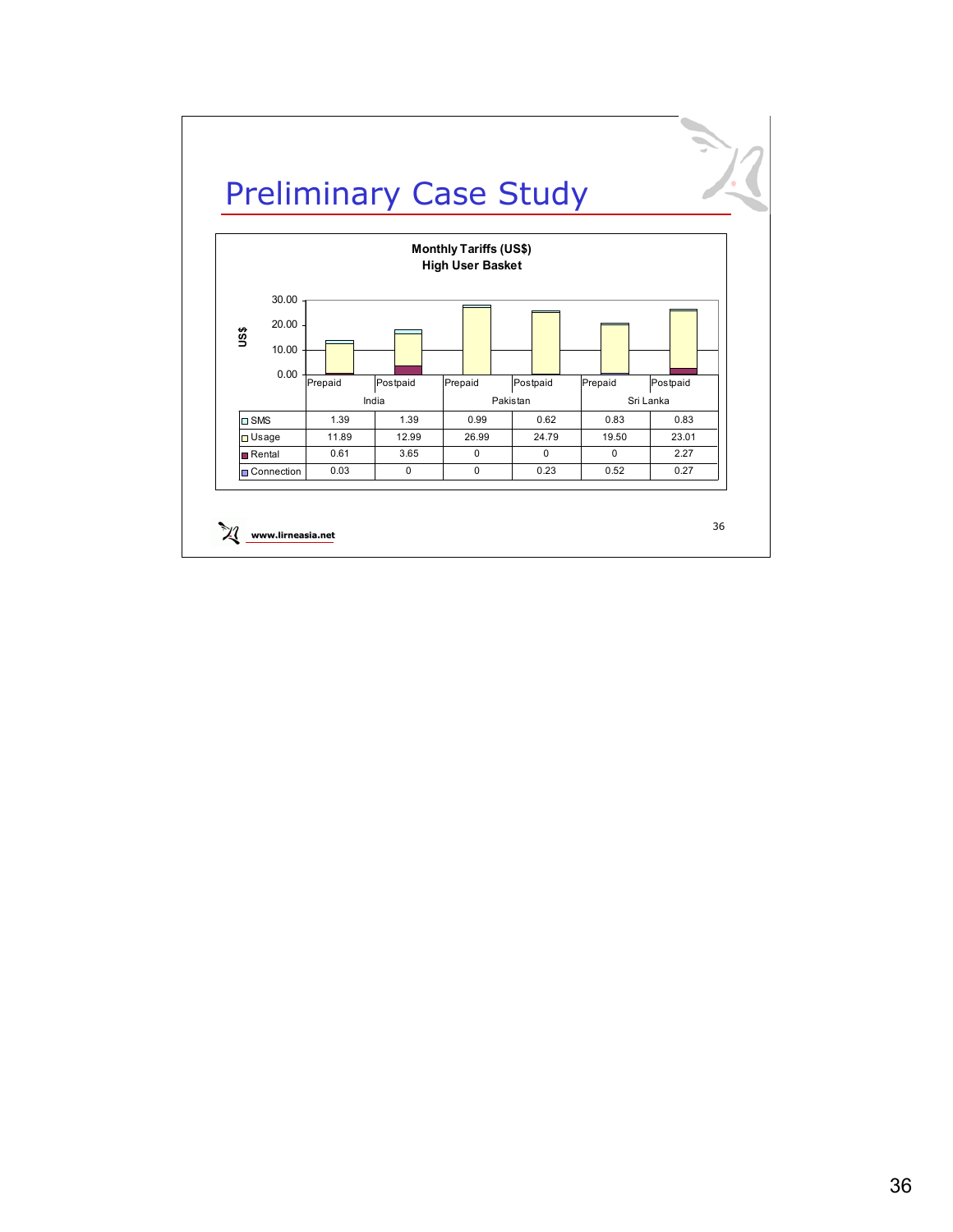

**www.lirneasia.net**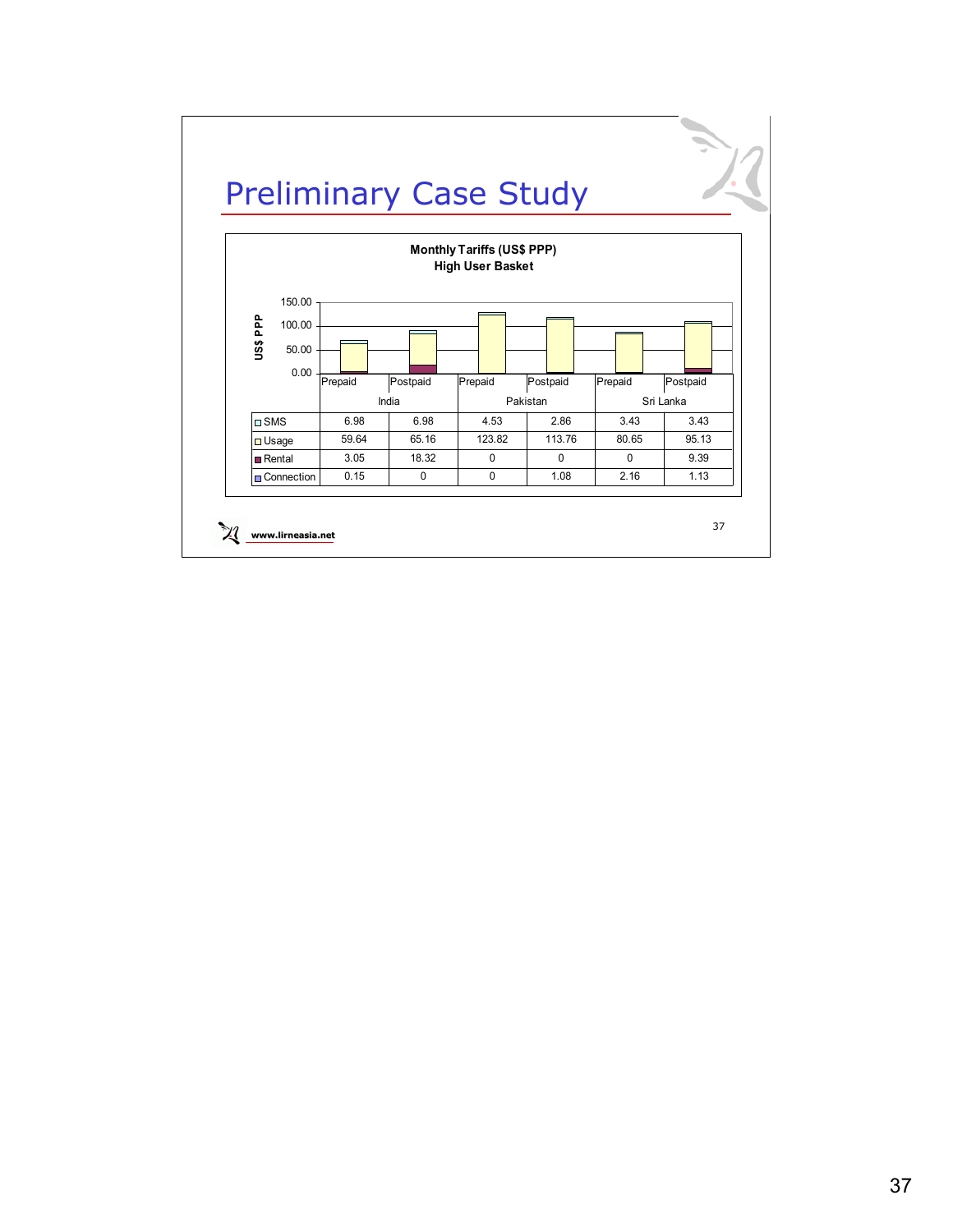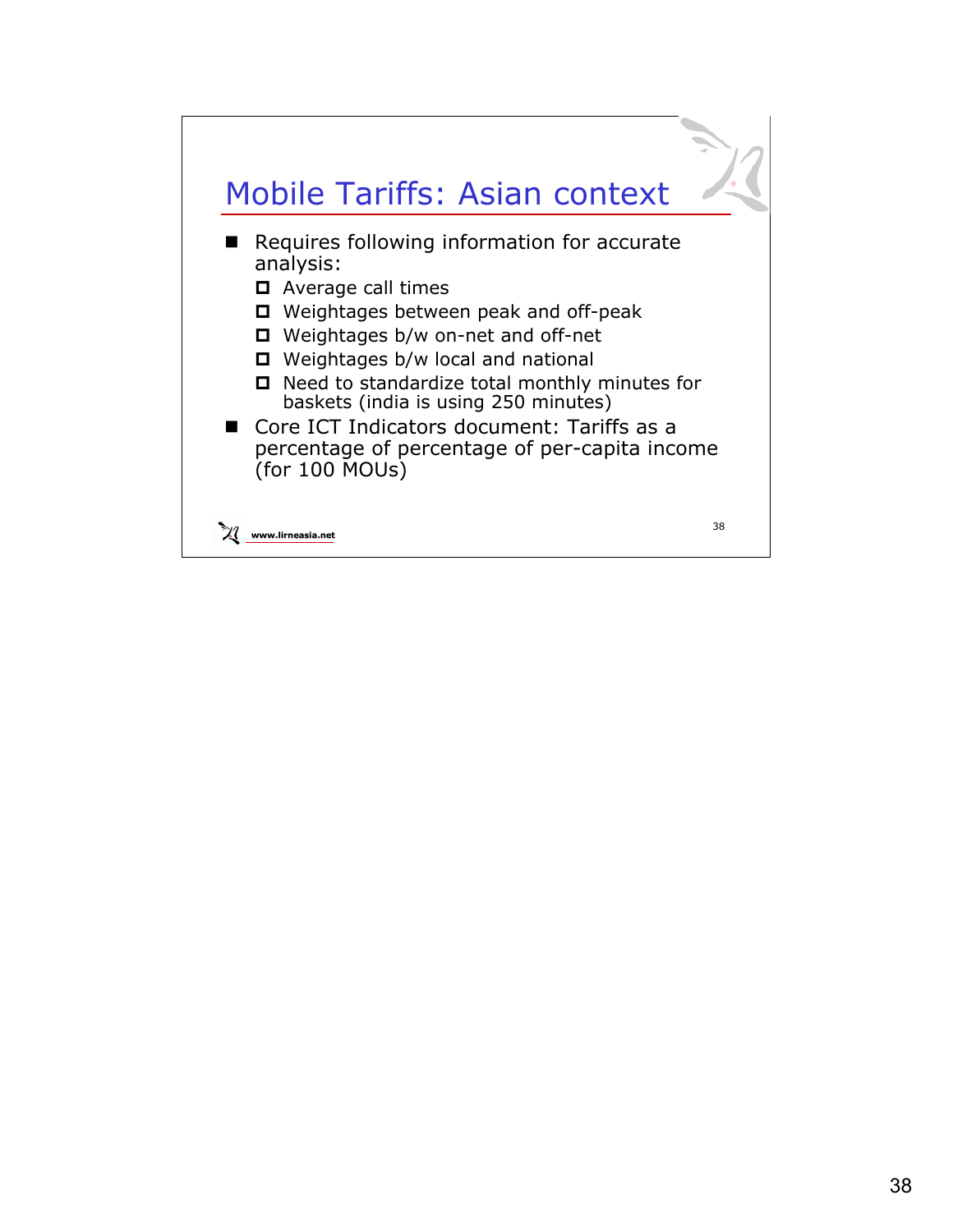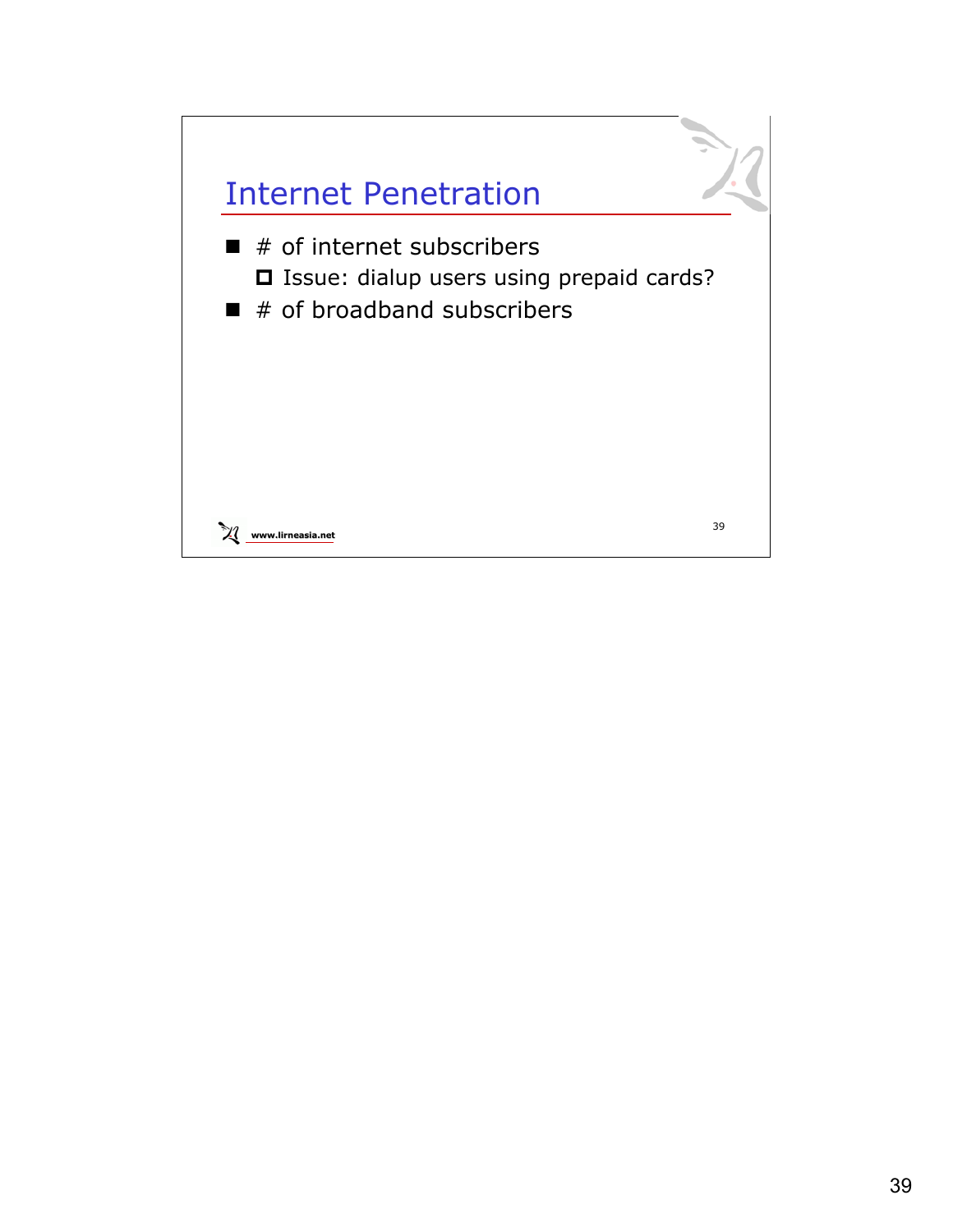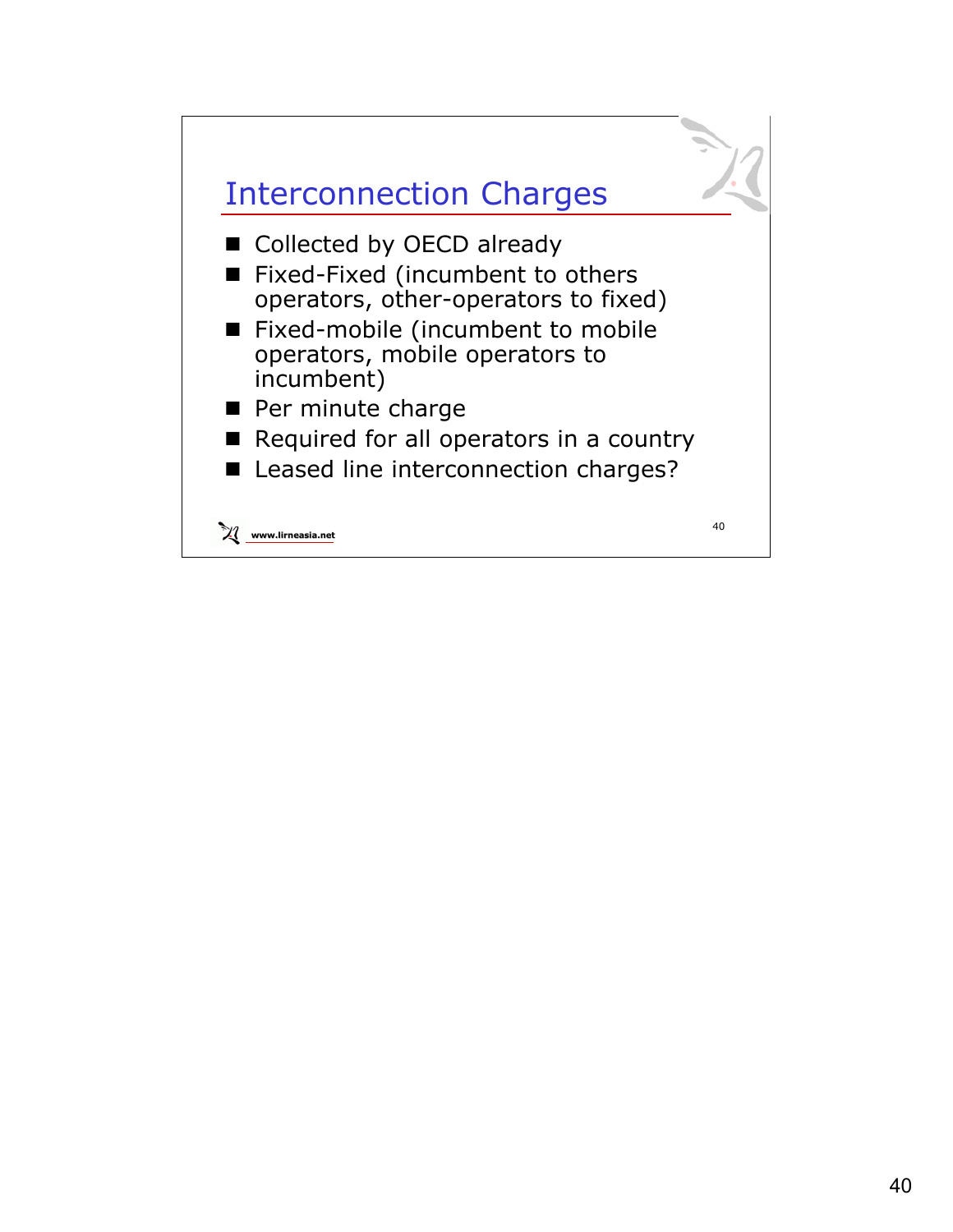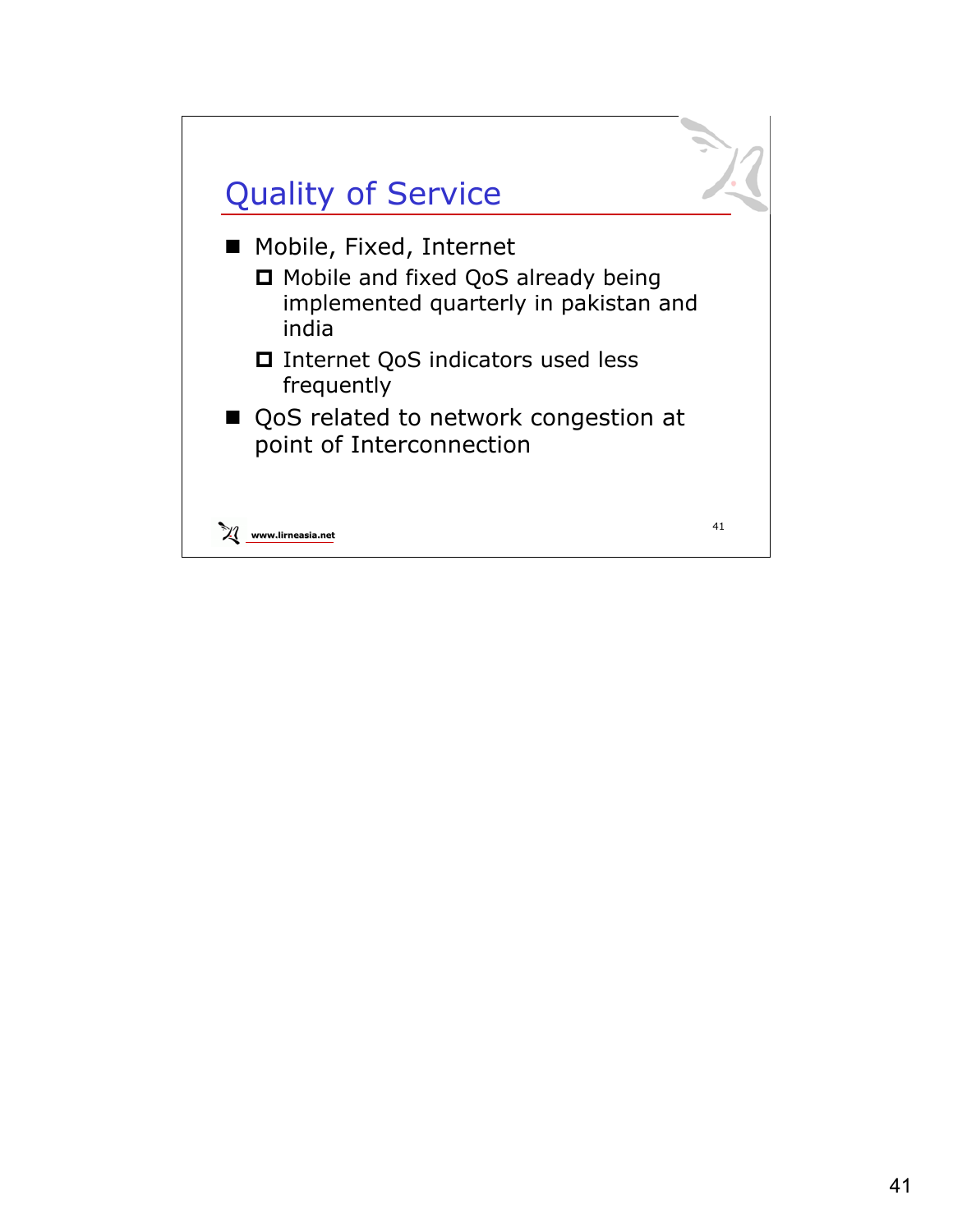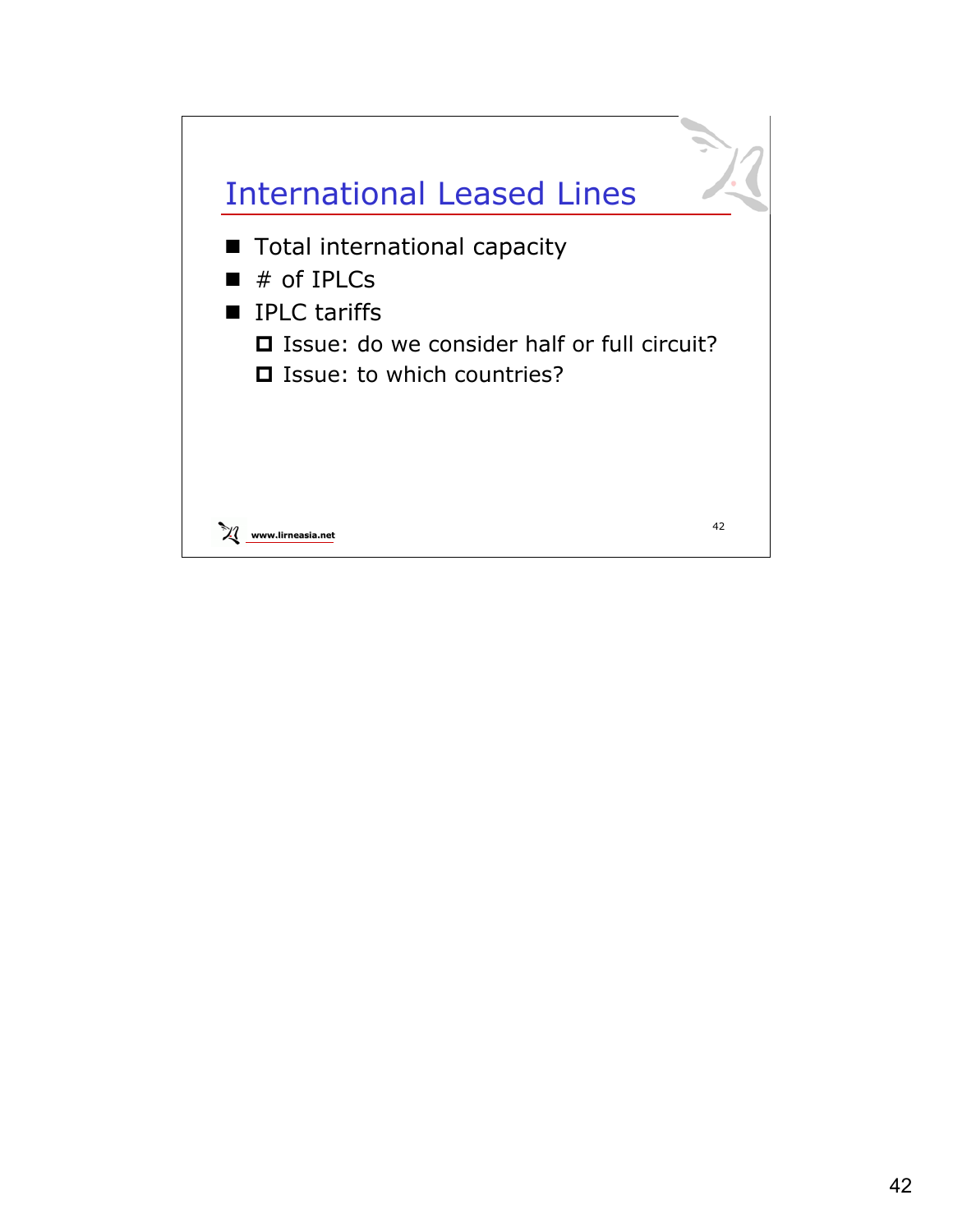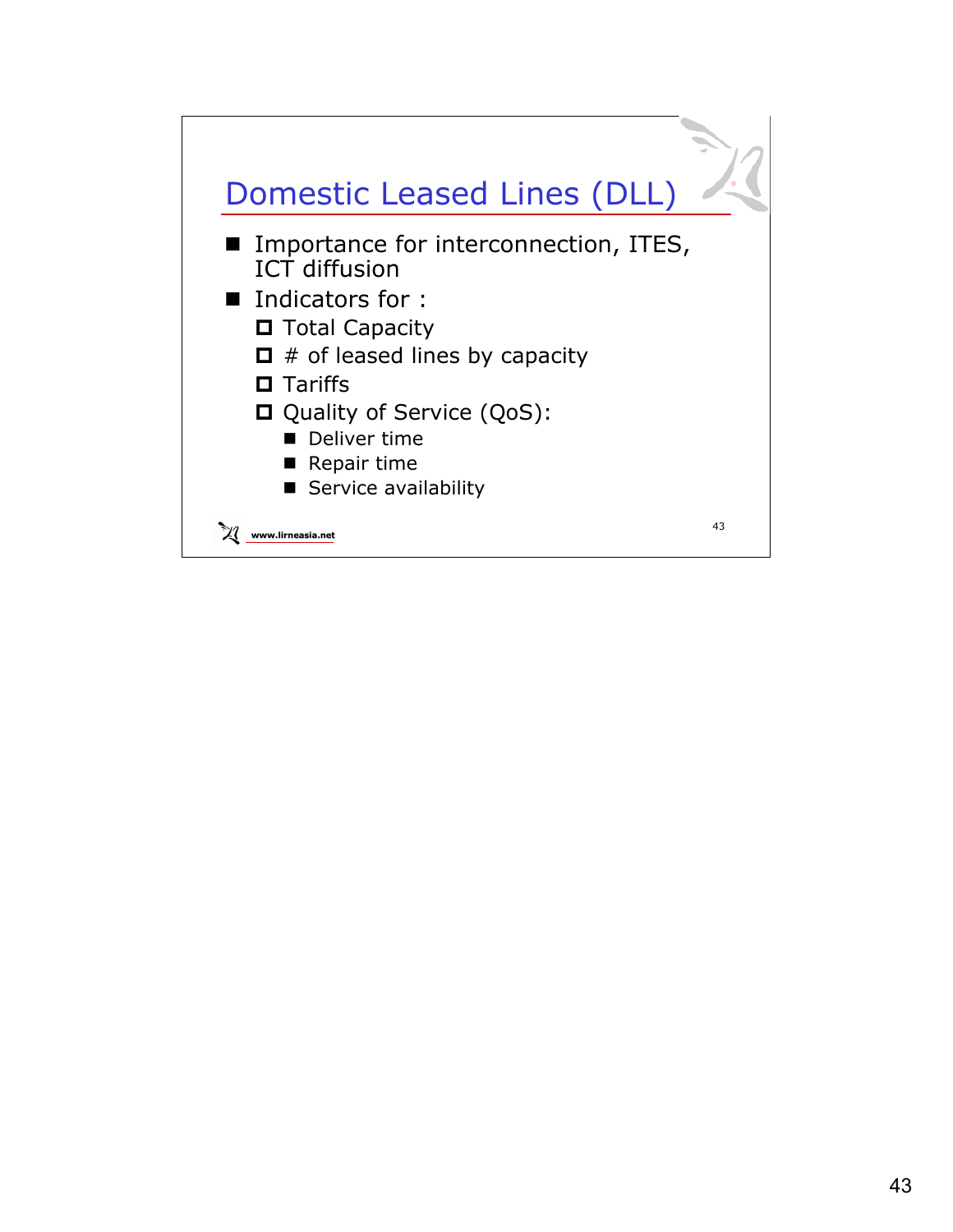# DLL : Tariffs

- Utilization of OECD methodology (2000)
- 64kbps, 2mbps, 8Mbps, 155Mbps
- 2km, 5km, 10km, 20km, 50km, 100km, 200km

**www.lirneasia.net**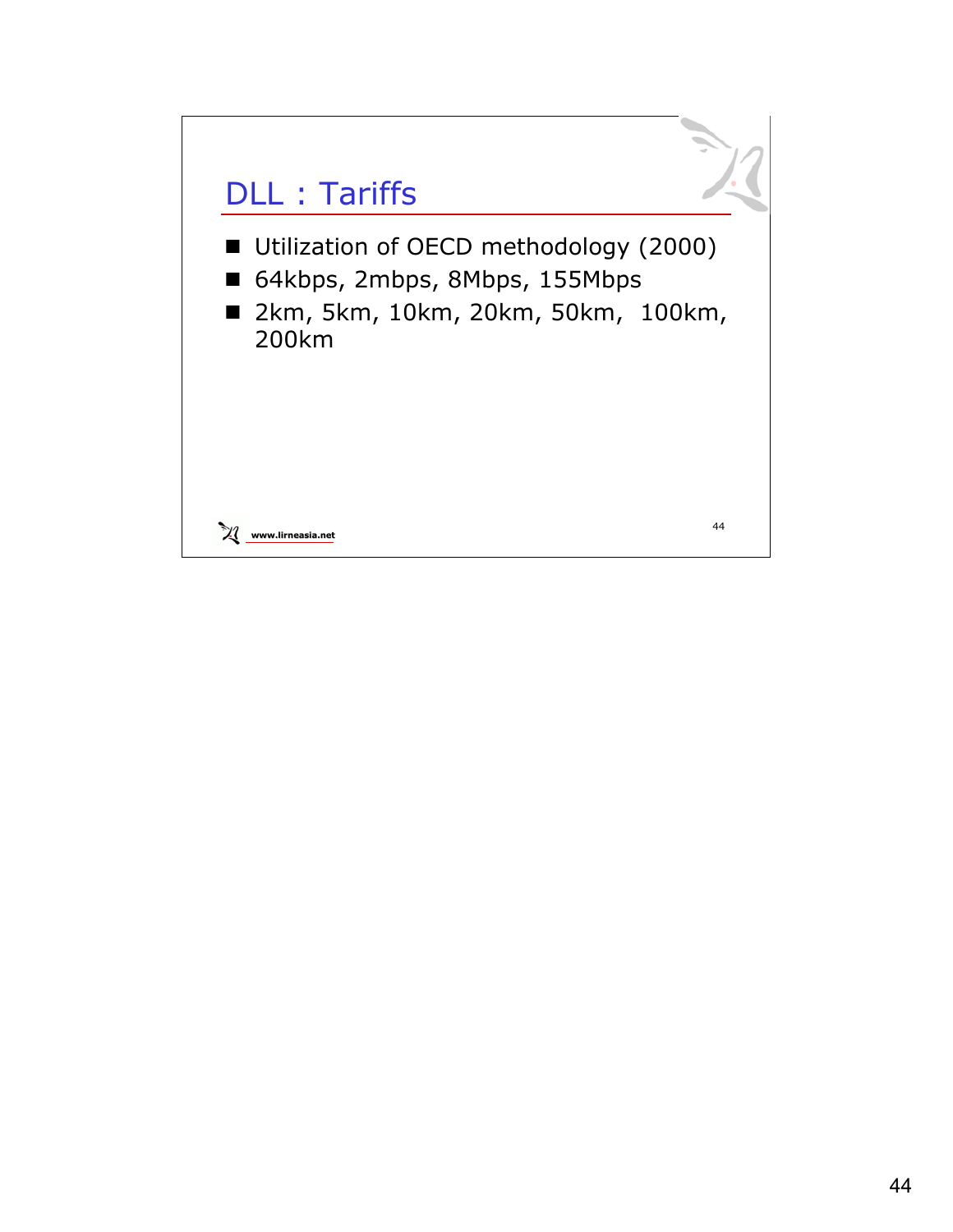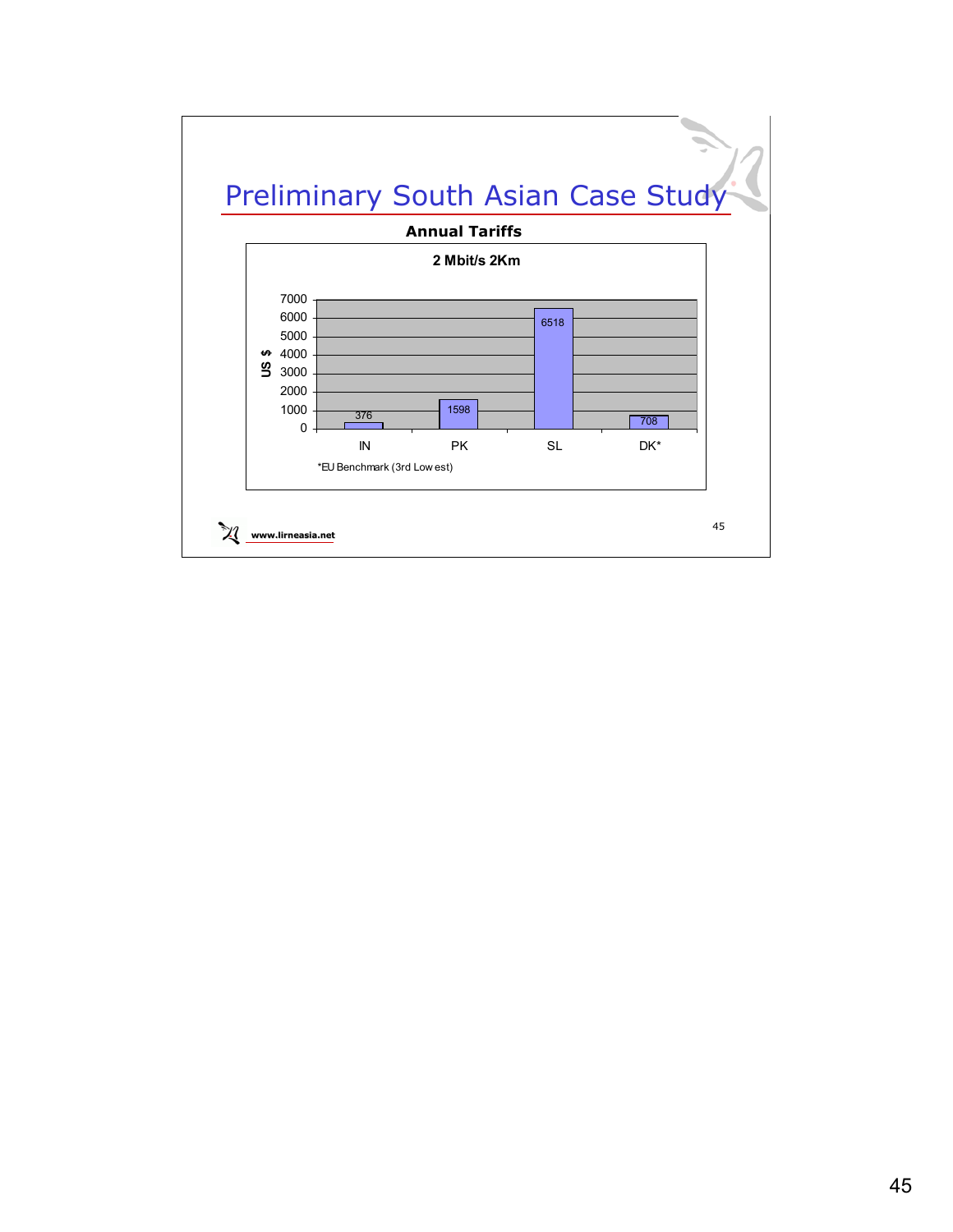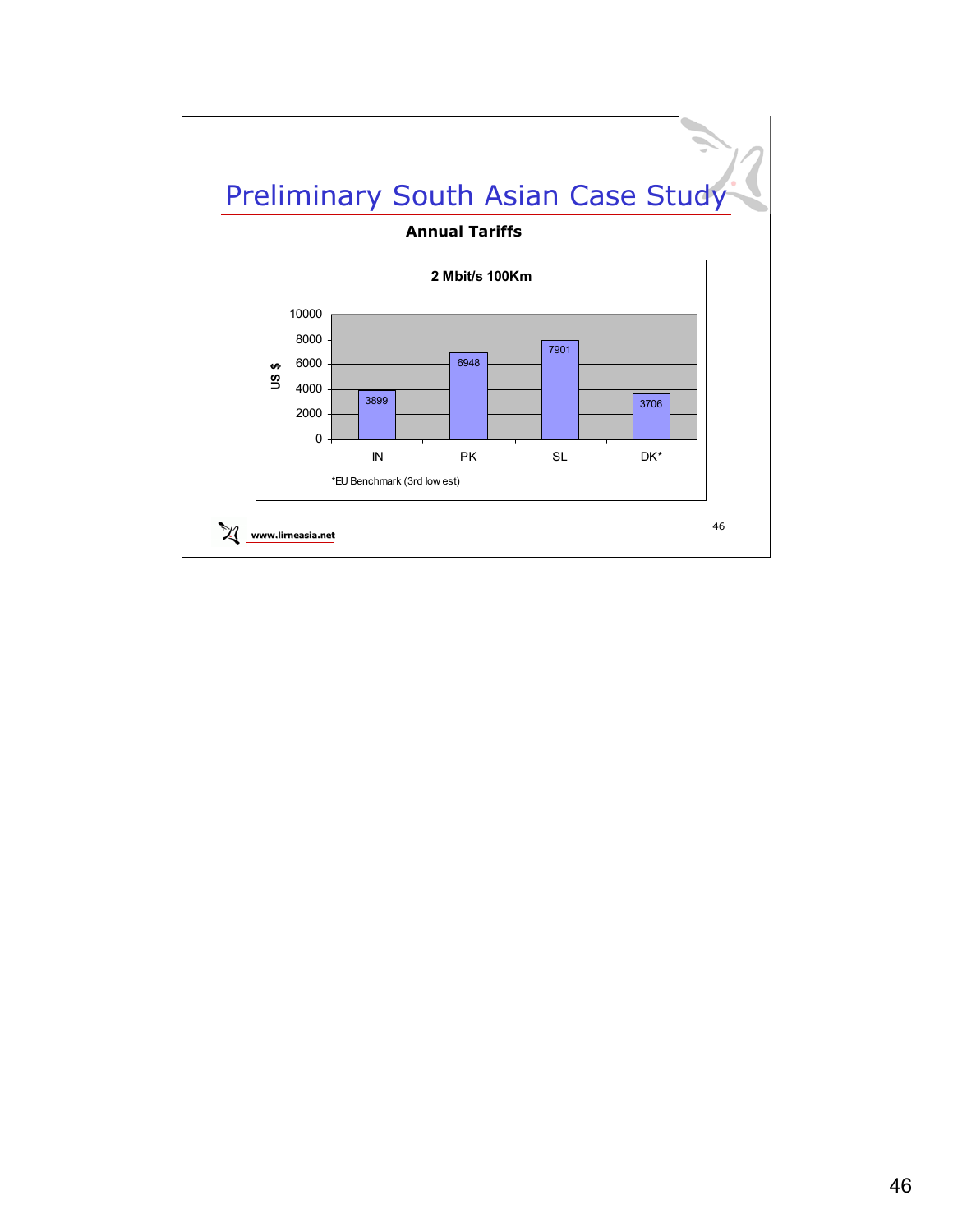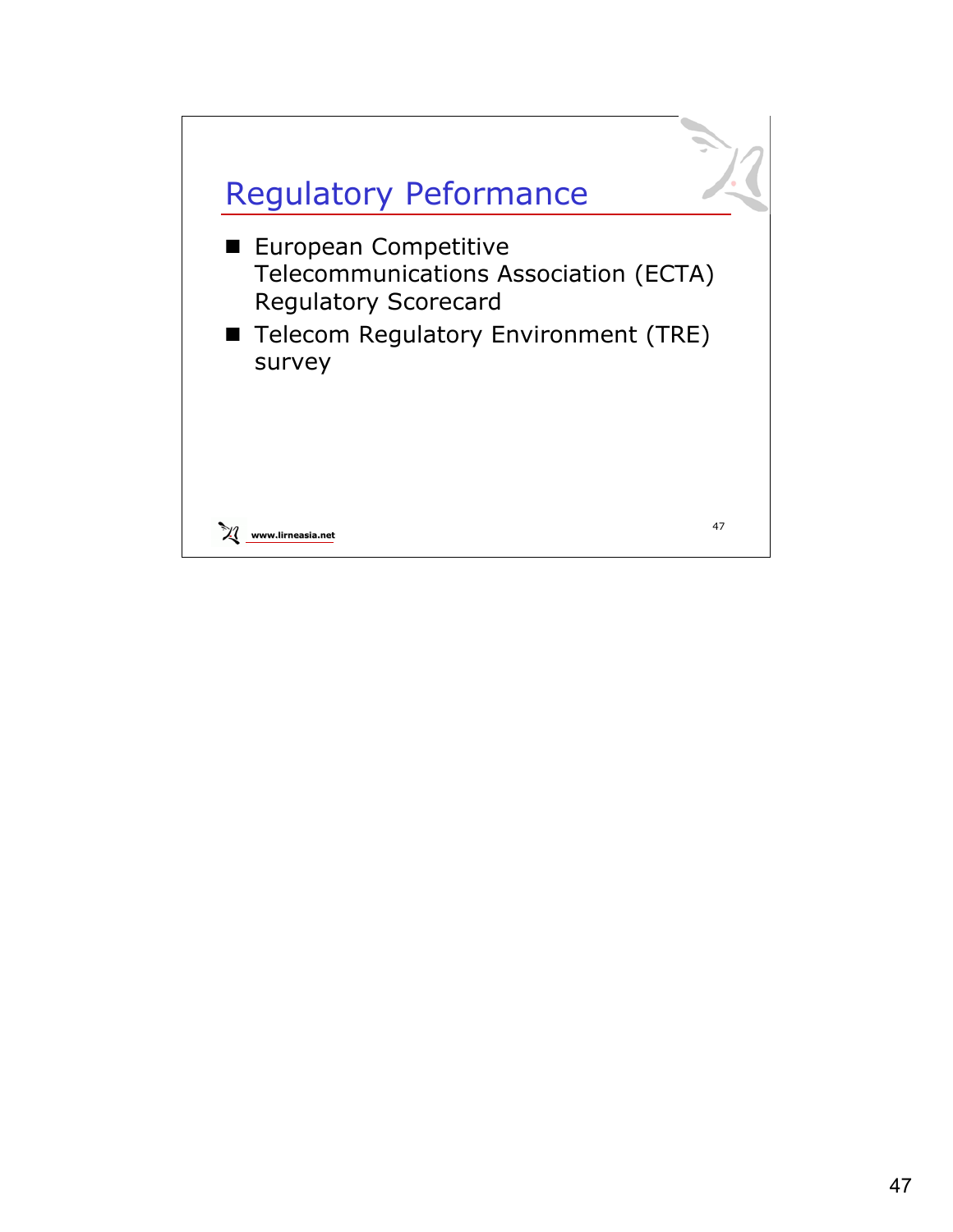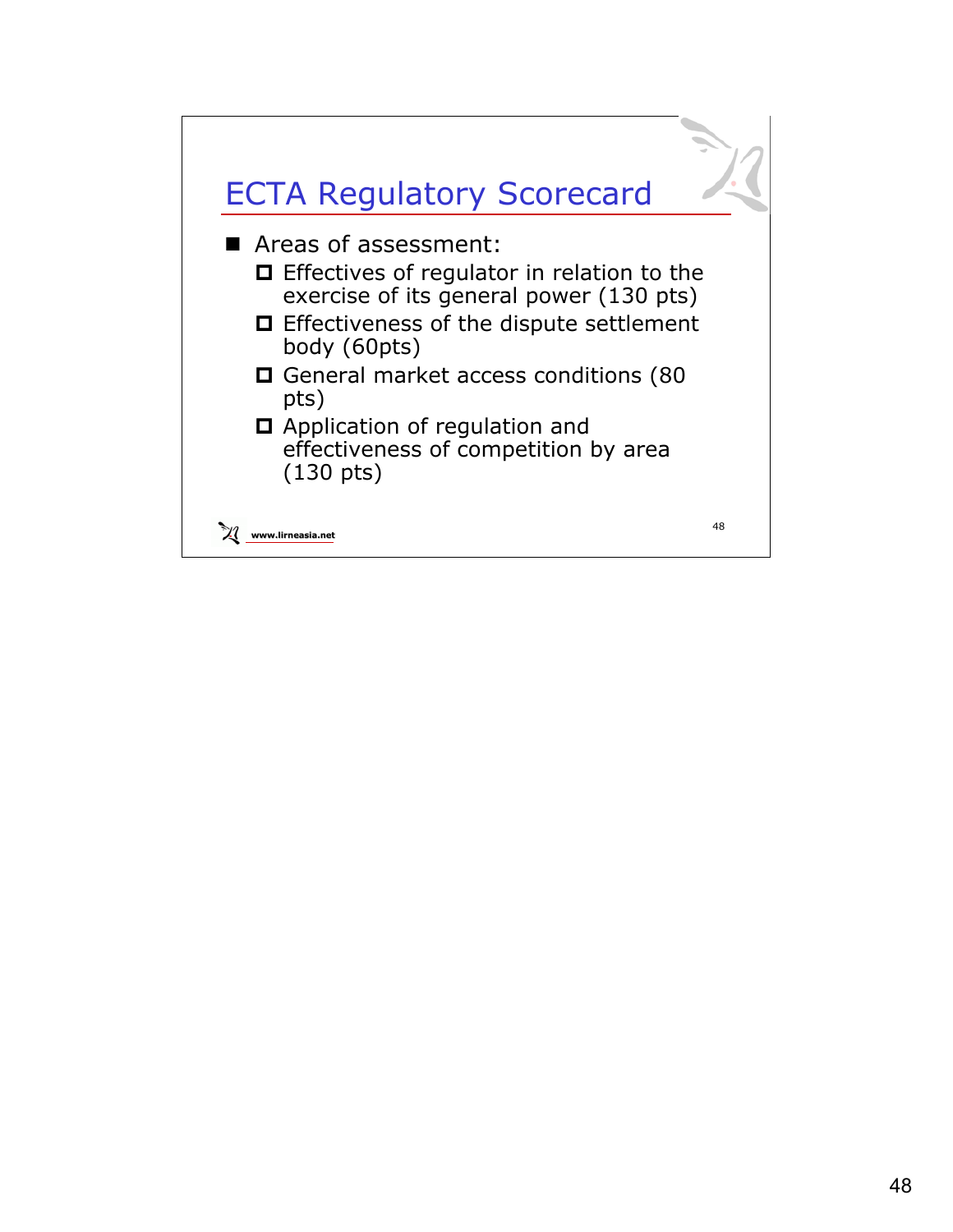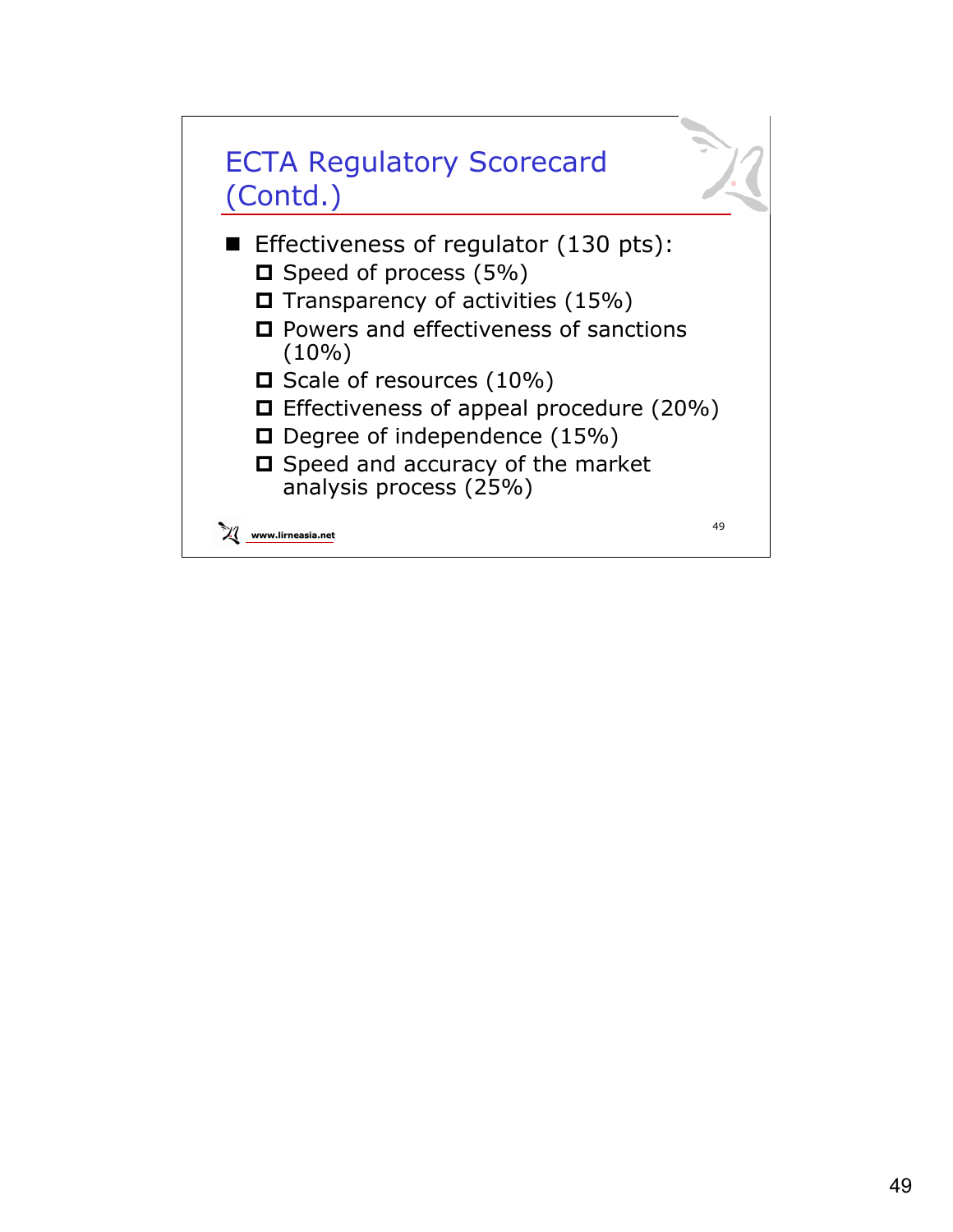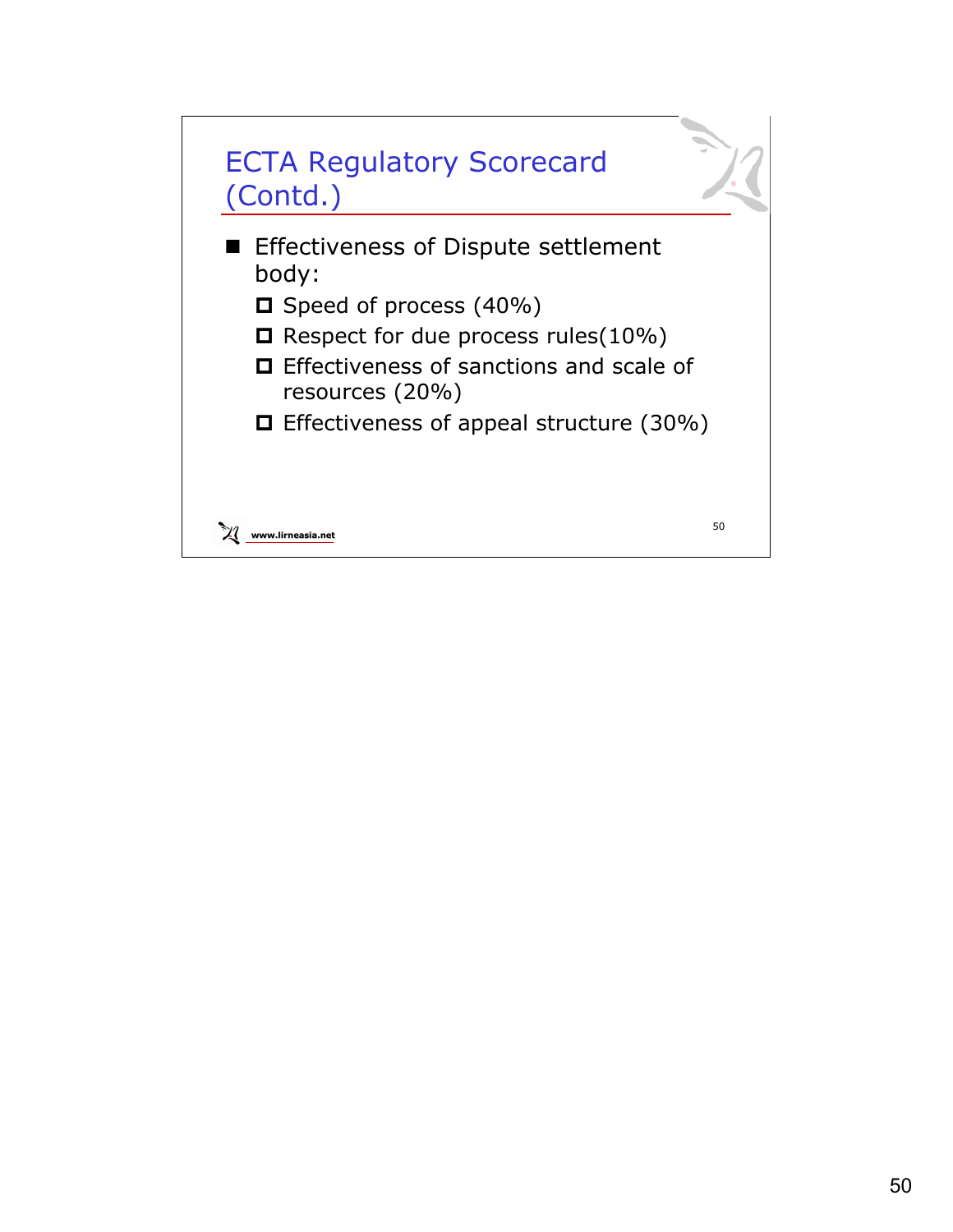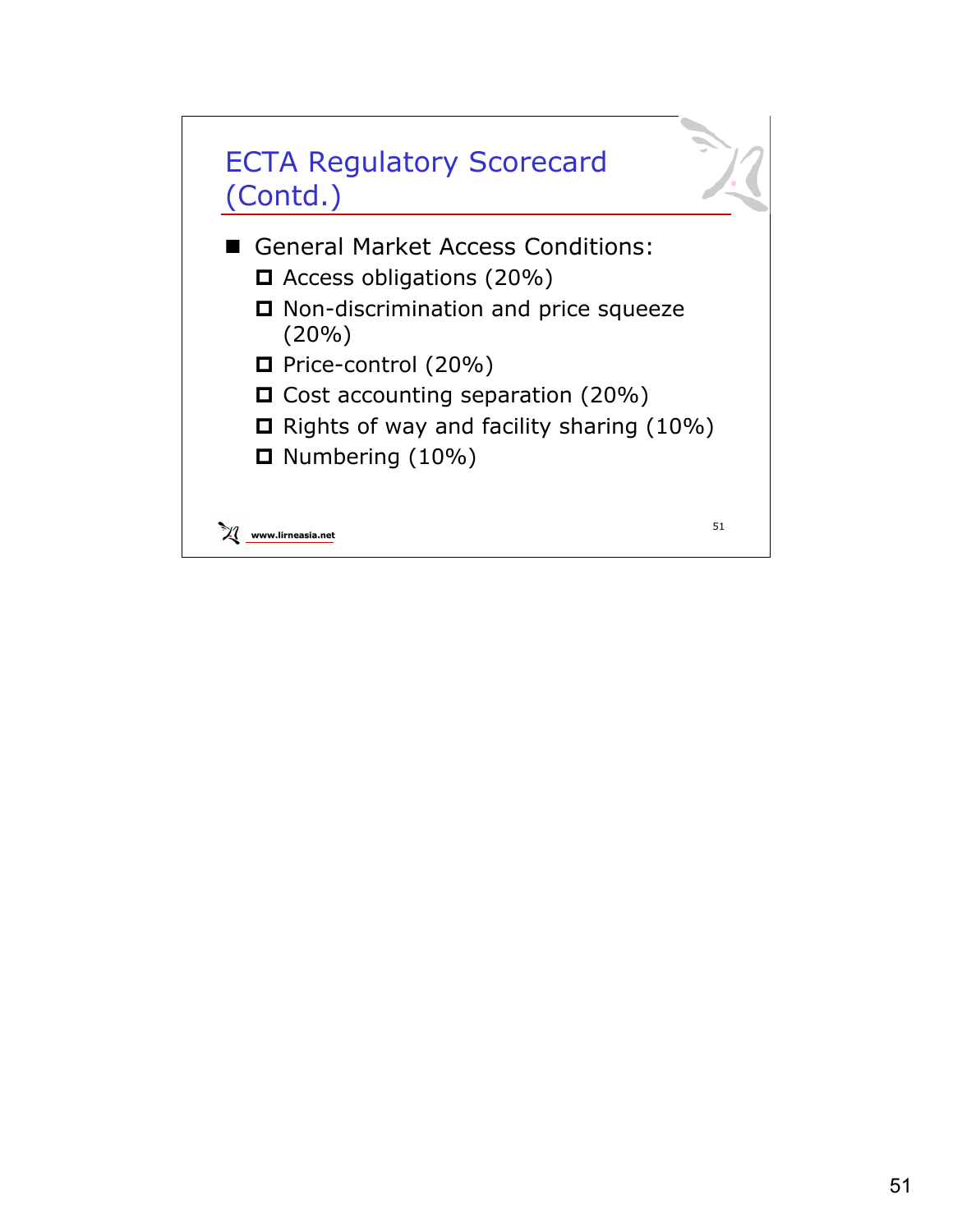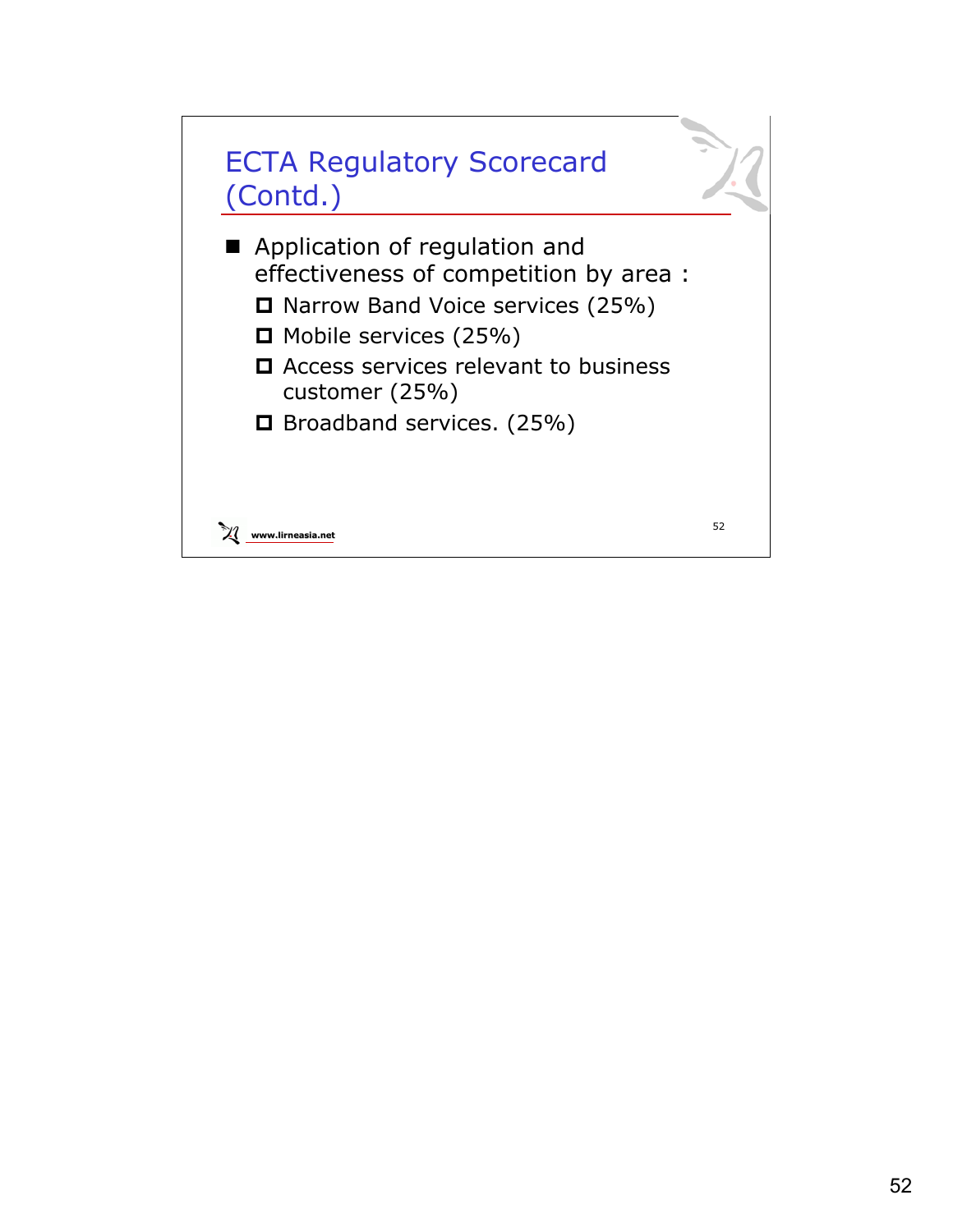

- Based on the elements of regulation identified by the Reference Paper of the GATS Protocol 4
- **5 Dimensions:** 
	- $\Box$  Competitive safeguards
	- Market entry
	- □ Tariff Regulation
	- Allocation of scarce resources
	- □ Interconnection

**www.lirneasia.net**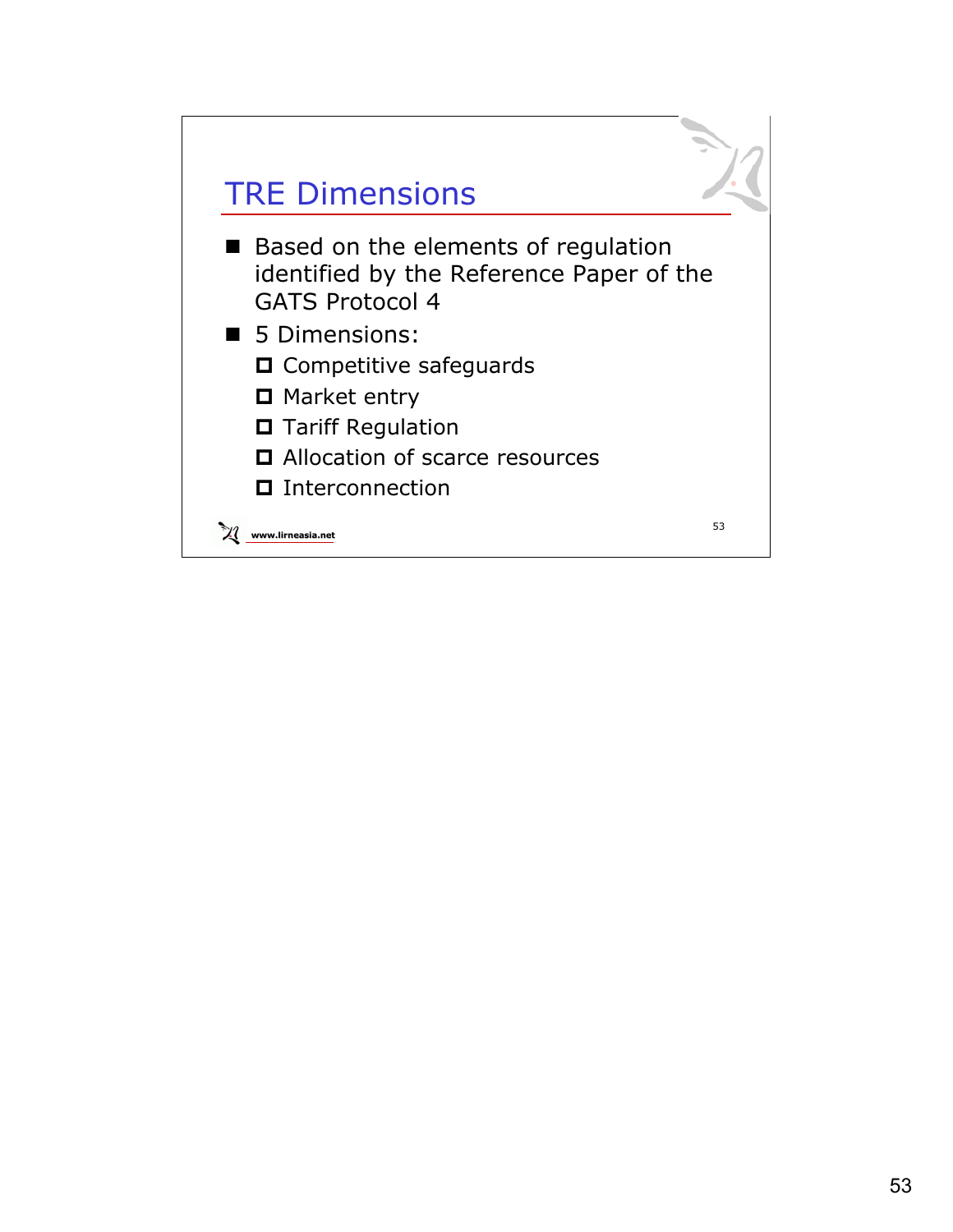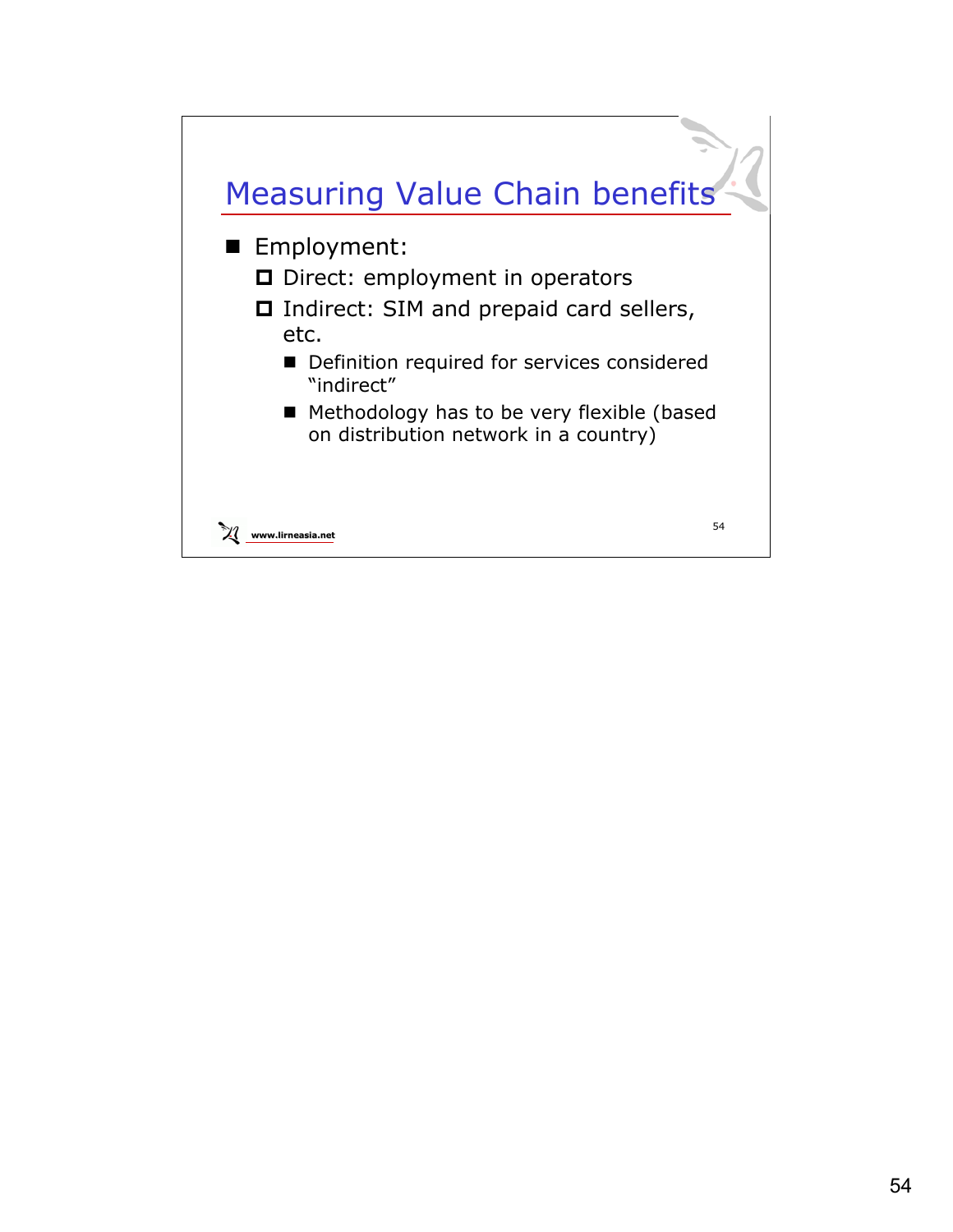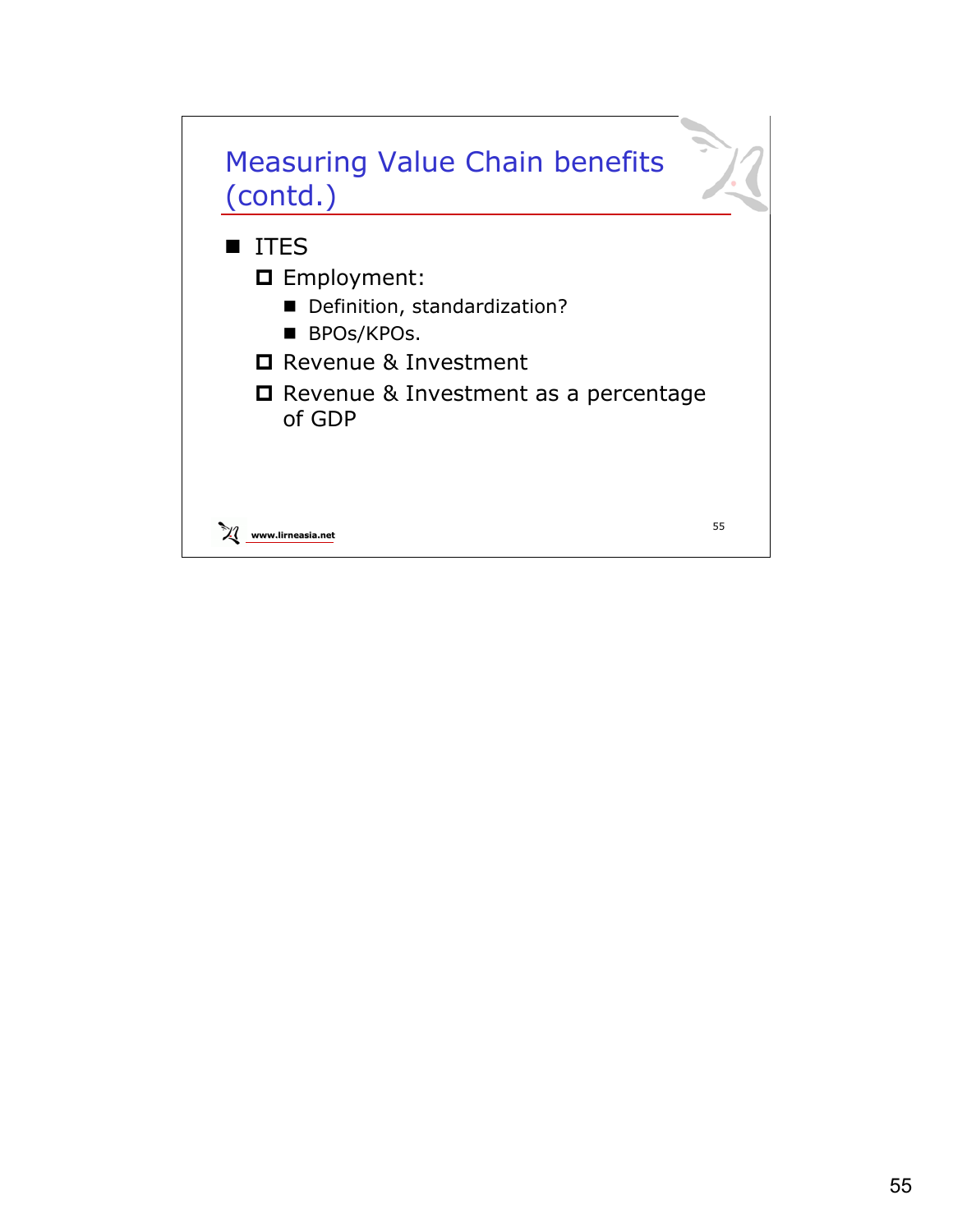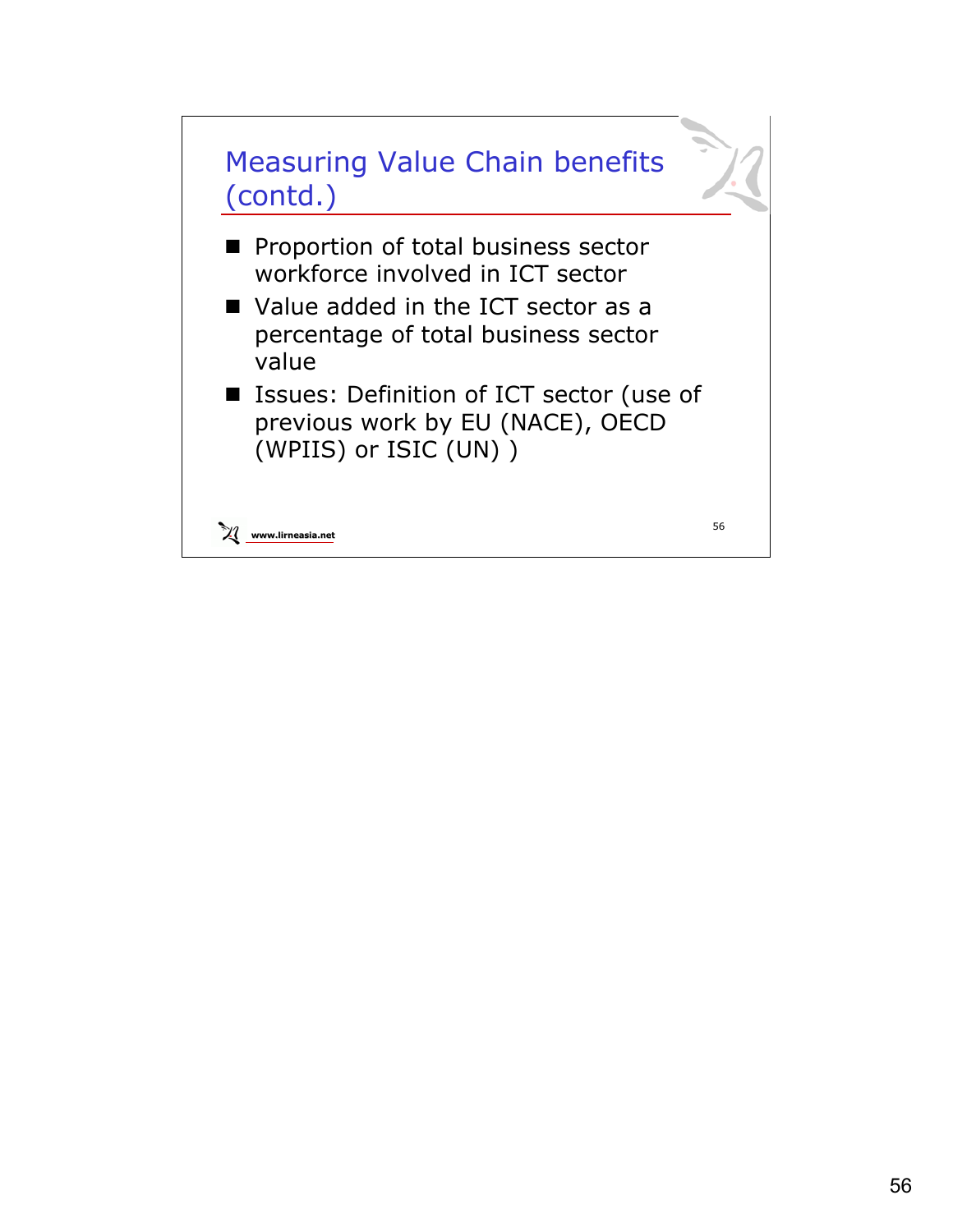